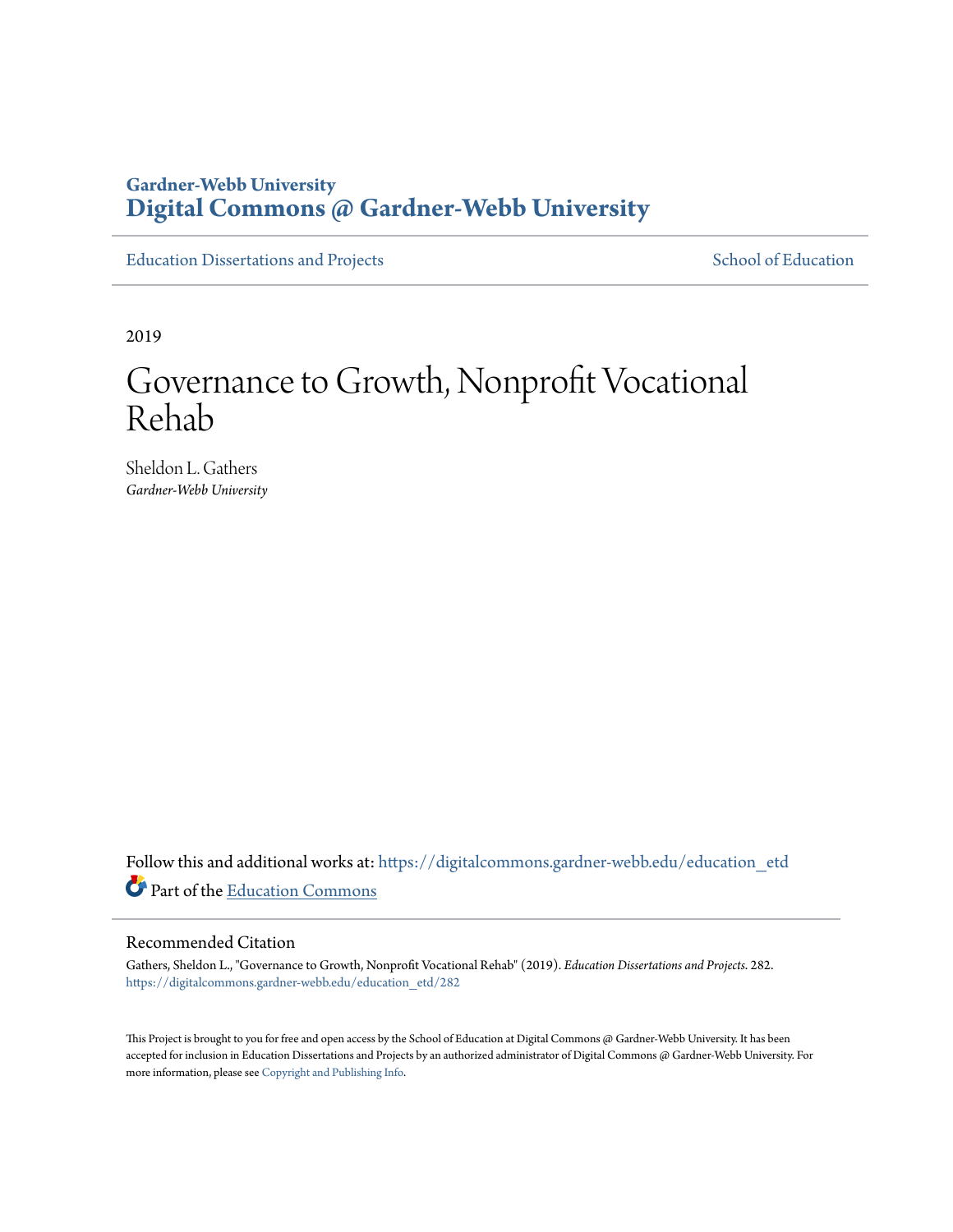# **Consultancy Project Executive Summary**

Organization: Gardner-Webb University School of Education

Project Title: Governance to Growth, Nonprofit Vocational Rehab

Candidate: Sheldon L. Gathers

Consultancy Coach: Dr. Jeffrey Hamilton

Defense Date: July 11, 2019

Authorized by: Jeff Hamilton, Ed.D.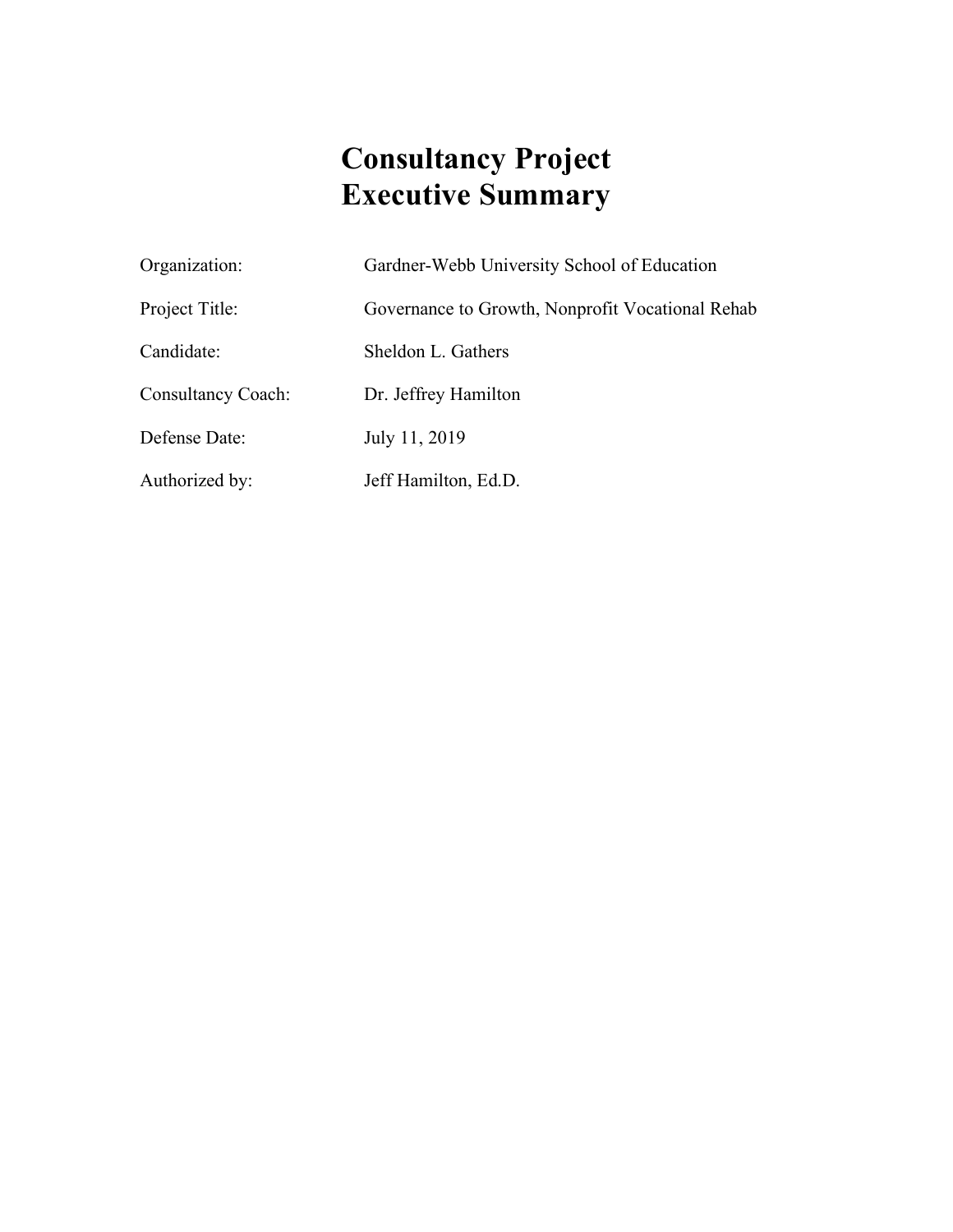#### **Acknowledgements**

I would like to acknowledge and thank GOD almighty, the alpha and omega for giving me the strength, aptitude, and resilience to successfully complete this doctoral program. Without him, none of this is possible. To my father Esau Gathers Sr., WW2 Veteran, Korean War, Retired USAF, husband of 52 years, father of eight boys, thank you for instilling in me the importance of education. You are the greatest hero and role model anyone could ask for. You always said, that if I ever get this head on me, I would be something. Your baby boy is a work in progress, still trying to be something. To my mom Lucille Earline Gathers, thank you for all the morals, values, and discipline you instilled in me. Thanks for allowing me to draw upon your spirits. I love and miss you both and hope to make you proud someday. To my wife Regina, the love of my life. Thanks for your prayers, patience, and encouragement. To Jalen and Jazmin, my wonderful gifts from above, I pray that you embrace learning as a daily habit and that you continue to grow and adapt. Set your sights very high. It is never too late to start or finish your goals. To my brothers, Esau Jr, Ronald, Master Wahoo, Frederick, Carl, Aubrey, and Emery, I thank GOD for the relationships and bond that we have. Thank you for looking out for your little brother over the years. I really appreciate all the life lessons and examples you have given. I will always be here for you. To my 50 nephews and nieces, our legacy is strong. Continue to raise the bar and pursue your purpose and destiny. To my peeps in the Old Village, I stand upon the shoulders of our historic community and I will continue to strive to uplift humanity and our community. Better than good is what we are. Great we will become. To Gardner Webb University, I am thankful for the Christian faith-based community that fostered a nurturing environment.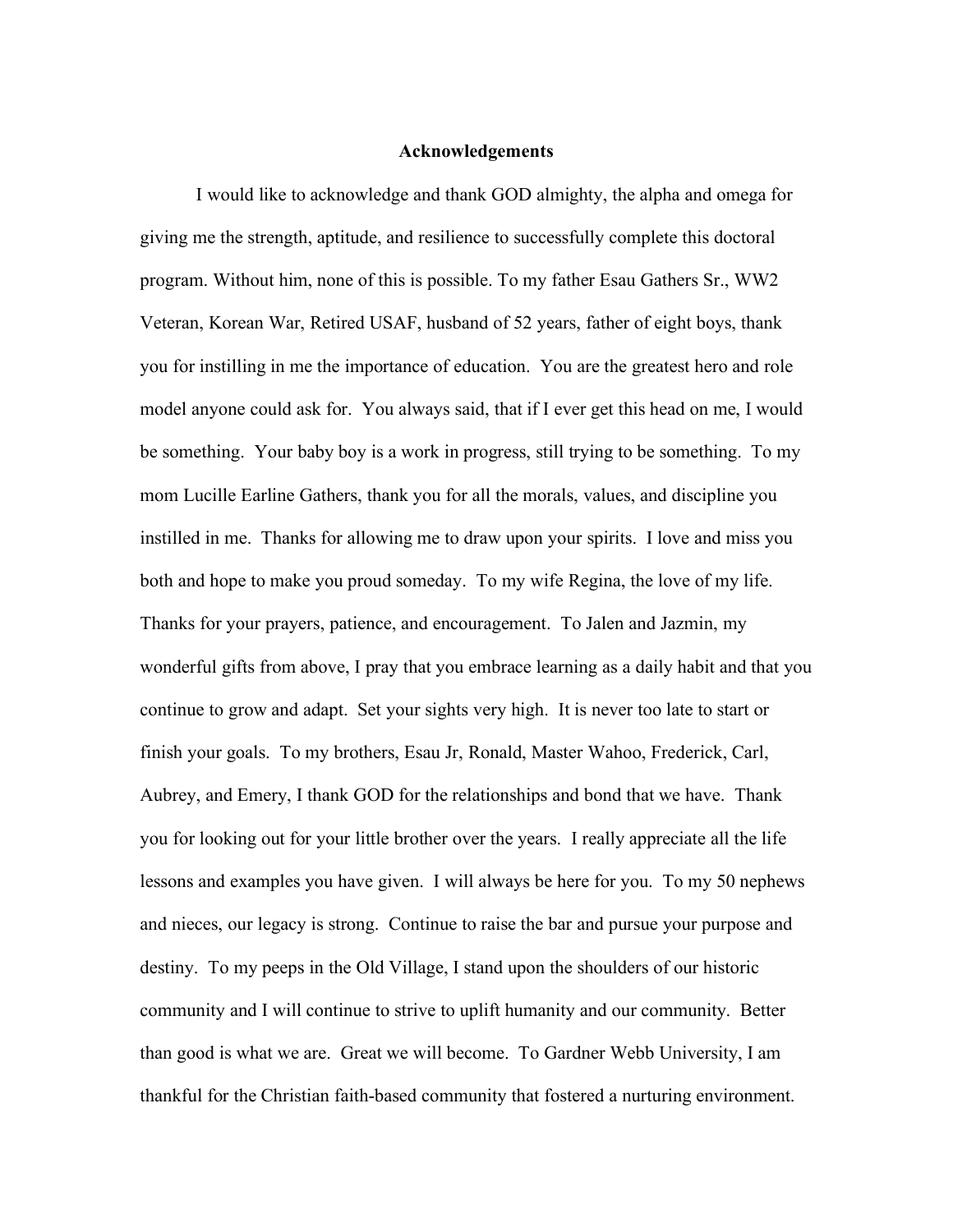Having the freedom to pray and openly express your faith is necessary for learning and development. To my German Shepherd and best friend Prince, I love and appreciate you being there with me through the thick and thin.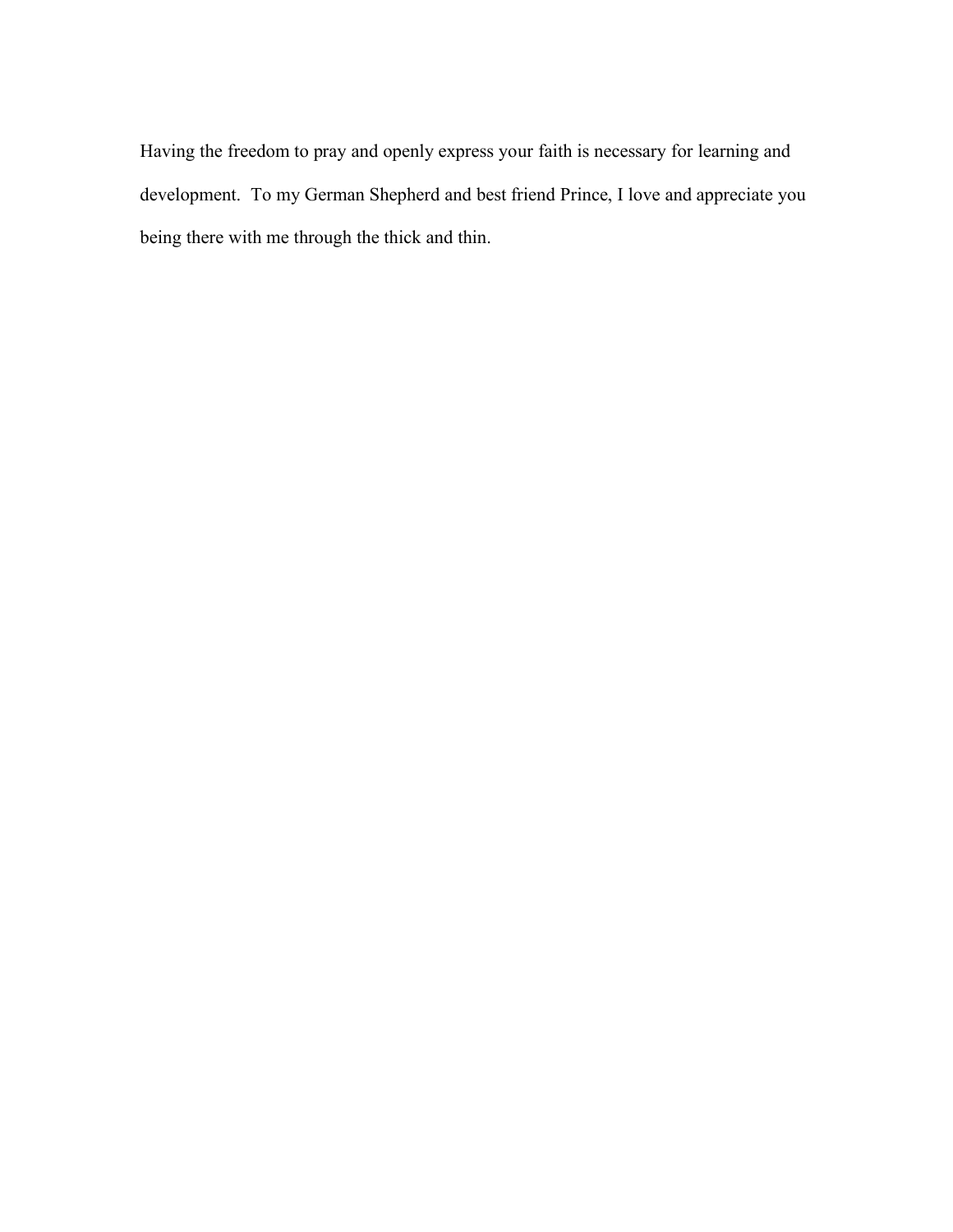# **Amendment History**

| Version | <b>Issue Date</b> | Changes                               |
|---------|-------------------|---------------------------------------|
|         | 6/5/19            | Initial version.                      |
| 2       | 6/18/19           | Formatting and revision of references |
| 3       | 6/23/19           | Page number changes, formatting,      |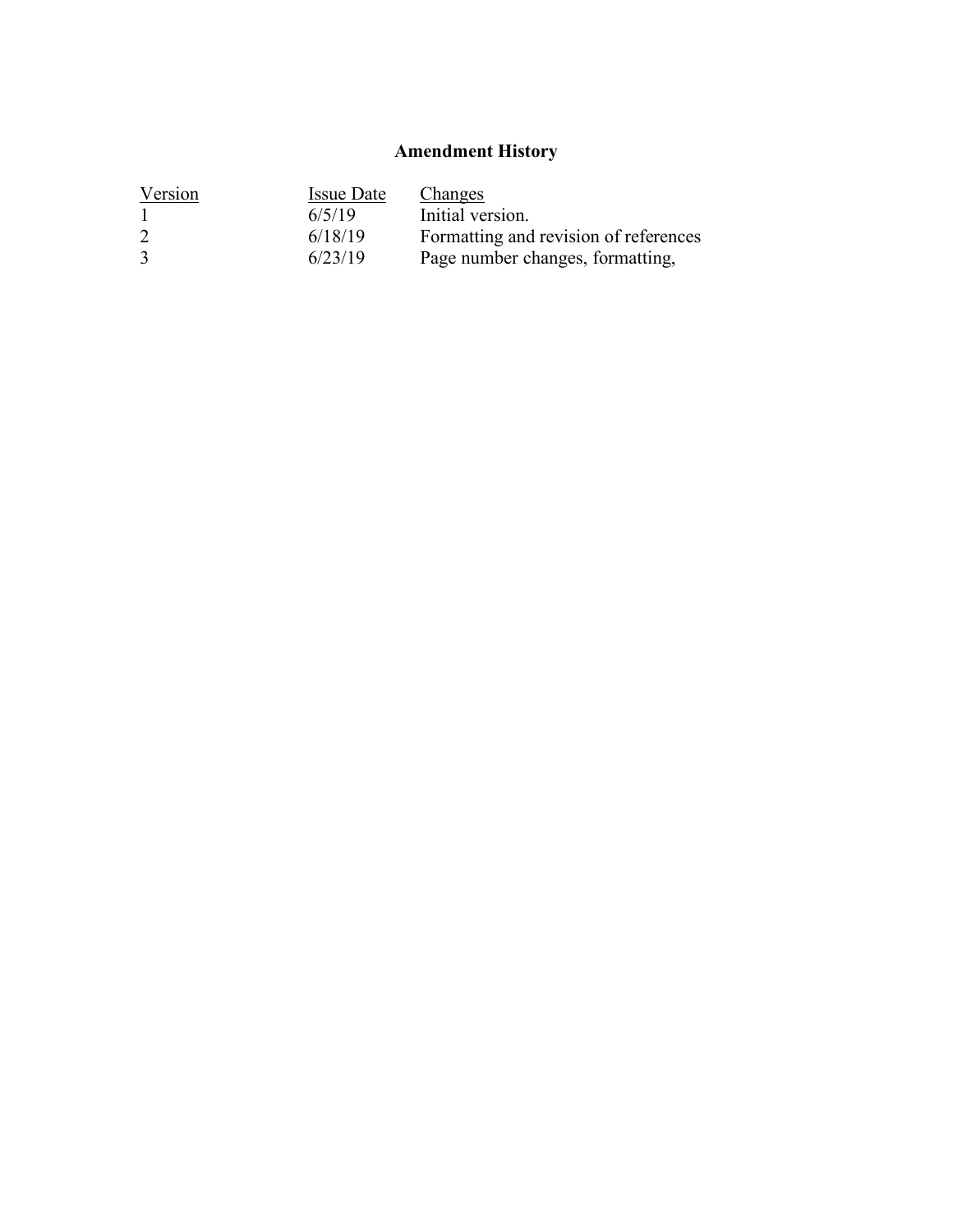# **Approval**

This consultancy project was submitted by Sheldon L. Gathers under the direction of the persons listed below. It was submitted to the Gardner-Webb University School of Education and approved in partial fulfillment of the requirements for the degree of Doctor of Education at Gardner-Webb University.

 $\mathcal{L}_\text{max}$  , and the contribution of the contribution of  $\mathcal{L}_\text{max}$ 

 $\mathcal{L}_\text{max}$  , and the contribution of the contribution of  $\mathcal{L}_\text{max}$ 

Jeff Hamilton, Ed.D., Faculty Advisor Date Gardner-Webb University

Stephanie Oliver, Site Advisor Date Cleveland Vocational Industries, Inc., Director of Human Resources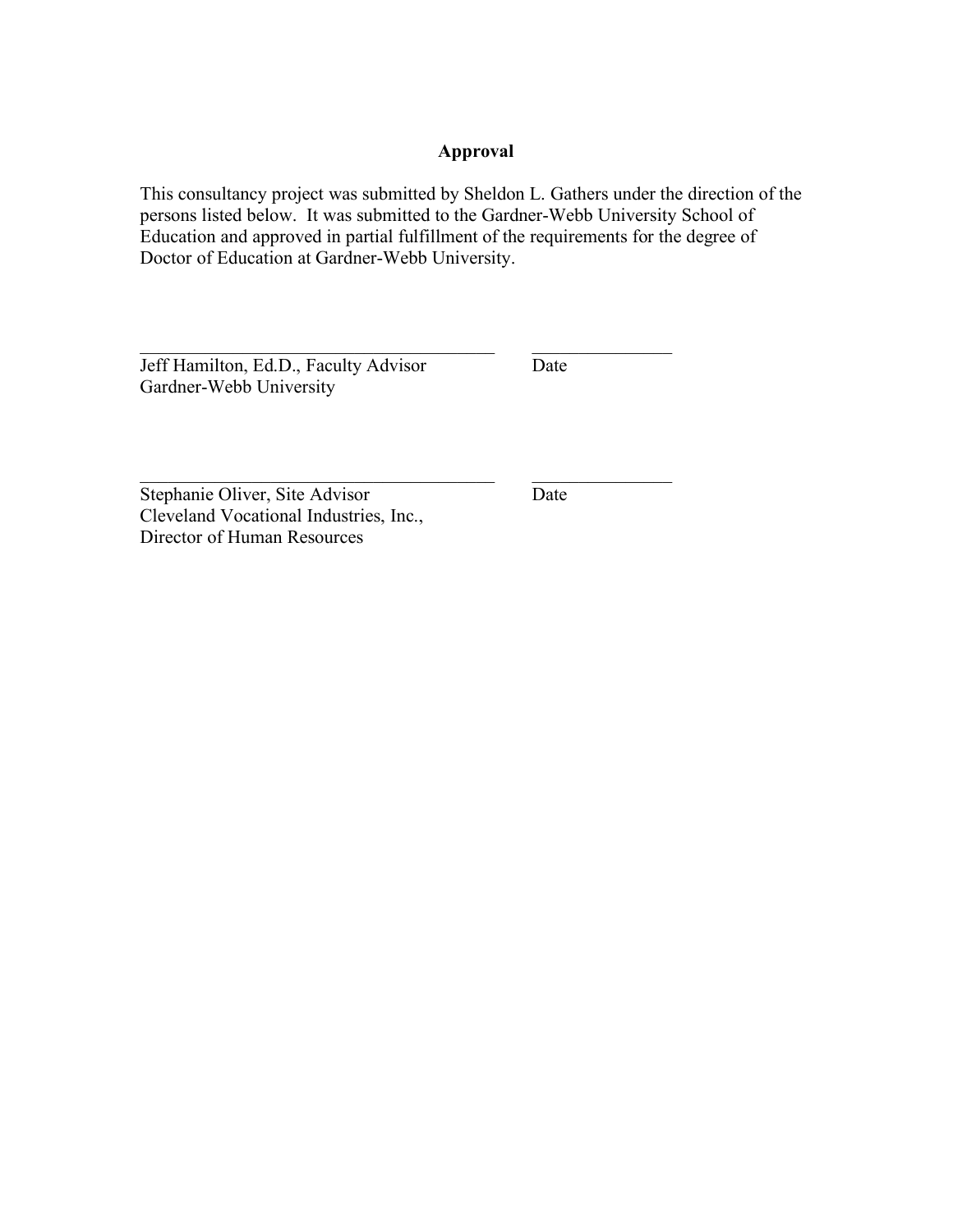### **Abstract**

Governance to Growth, Nonprofit Vocational Rehab. Gathers, Sheldon L., 2019: Consultancy Project, Gardner-Webb University

The purpose of the Consultancy Project was to help move the organization forward as they stabilized their operations. The nonprofit is a vocational rehabilitation facility located in the southeastern United States. The pseudonym is "Better than Good," referred to as BTG. Their mission is to provide employment and training opportunities for individuals with barriers to employment. Better than Good has been in existence for 30 years and has experienced some operational and fiscal challenges the last few years. As a result of the challenges, all the energy and focus by the Board of Directors and staff was placed on governance and oversight.

The primary objective was to understand the organization's brand value and provide the board and executive leadership with tangible solutions that could be implemented in the short term, while helping to transform them into a sustainable culture of growth and development. The consultancy focused on several areas including board policy review, committee structures, resource development, fundraising, and business partnerships. The challenges of executing the consultancy project included transforming the board from governance to development through the implementation of policy changes and new standing committee structures. Identifying financial resources for a new staff member to focus on community resource partnerships was also a challenge.

While challenging, the results of the consultancy project included several successes, including the hiring of a community resource officer to focus on resource development and business partnerships. A grant writing resource was also identified to assist with with state and federal grants and the development of an annual fundraiser. The success of the project has been quantified by the organization to have a forecasted year one impact of  $\sim$  \$150k and a 3-year impact of  $\sim$  \$600k.

*Keywords:* nonprofit, vocational rehabilitation, board policy review, resource development, governance, grant writing, governance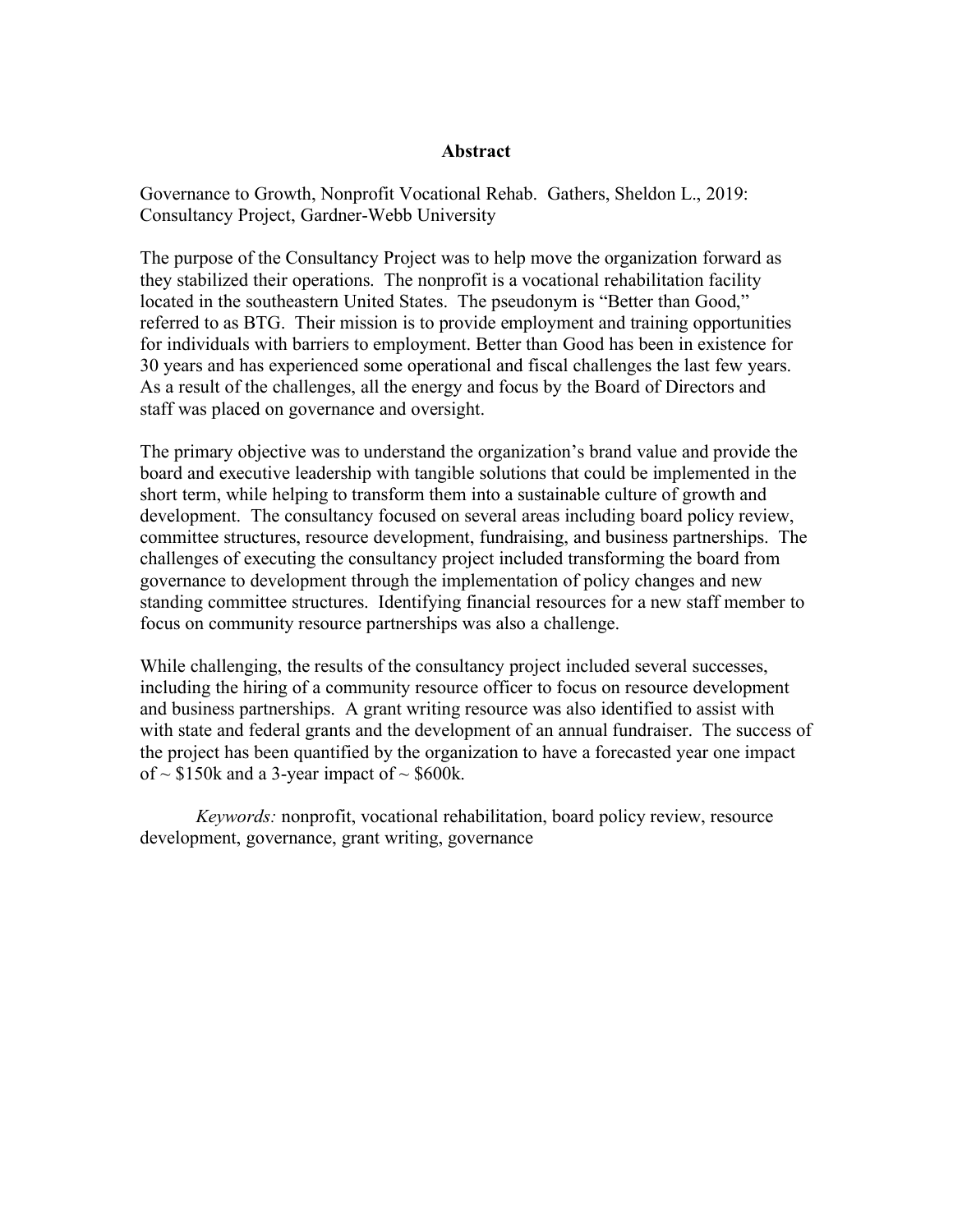# **Table of Contents**

| $\mathbf{1}$ |  |
|--------------|--|
|              |  |
|              |  |
|              |  |
| 2            |  |
|              |  |
|              |  |
|              |  |
|              |  |
|              |  |
|              |  |
|              |  |
|              |  |
|              |  |
| 3            |  |
|              |  |
|              |  |
| 4            |  |
|              |  |
|              |  |
|              |  |
|              |  |
|              |  |
|              |  |
| 5            |  |
| 6            |  |
|              |  |
|              |  |
| 7            |  |
| 8            |  |
| 9            |  |
|              |  |
|              |  |
|              |  |
|              |  |
| 11           |  |
|              |  |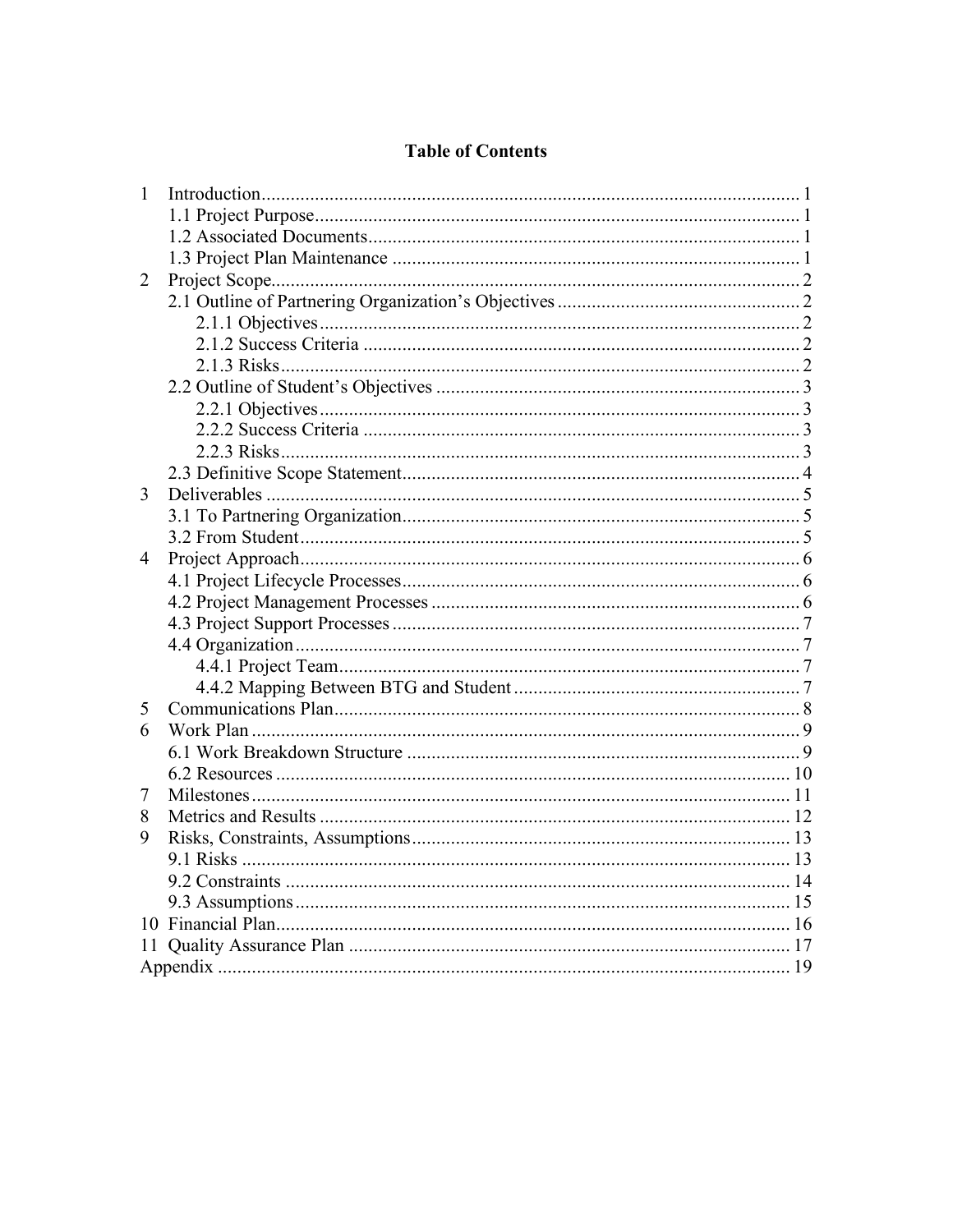#### **1 Introduction**

#### **1.1 Project Purpose**

The purpose of the consultancy project was to assist Better Than Good (BTG) with their ability to grow and serve out their mission. This involves having actionable strategies that involve all stakeholders. The project focused on the execution of a marketing plan and having the board of directors play an active role in transforming from oversight and governance to fundraising and development.

The objective of the project was to assist with the transformation of structural and behavioral changes that will allow the organization to grow and attract business partners and clients to fulfill their mission to provide employment and training opportunities for individuals with barriers to employment. A barrier is defined as anything that limits a person's ability to obtain and maintain employment.

### **1.2 Associated Documents (**Appendix**)**

- 1.2.1 Change Process Model Used
- 1.2.2 BTG Mission and Vision Statement

1.2.3 Strategic Plan

1.2.4 Board Member Contract

The purpose of the consultancy project was to help transform BTG from an organization primarily focused on governance and finances to an organization that can grow and develop their core mission.

### **1.3 Project Plan Maintenance**

BTG hired a new Executive Director in 2015 who developed a strategic plan to ensure that their fiscal stability was sound to provide a solid foundation that the organization could build upon. This plan included looking at all areas of operations, including finances, staffing, business partnerships, resources, and technology to achieve the short- and long-term plans.

How was plan implemented and maintained?

- Executive Director developed and presented plan for approval from Board of Directors.
- Board of Directors provided feedback and unanimously approved the strategic plan.
- The strategic plan was shared with staff and implementation began with timelines for execution.
- The plan was regularly reviewed in staff meetings monthly and adjustments are made if needed to goals to insure execution.
- The Executive Director provides an update and report monthly to Board of Directors and staff regarding the measurable deliverables.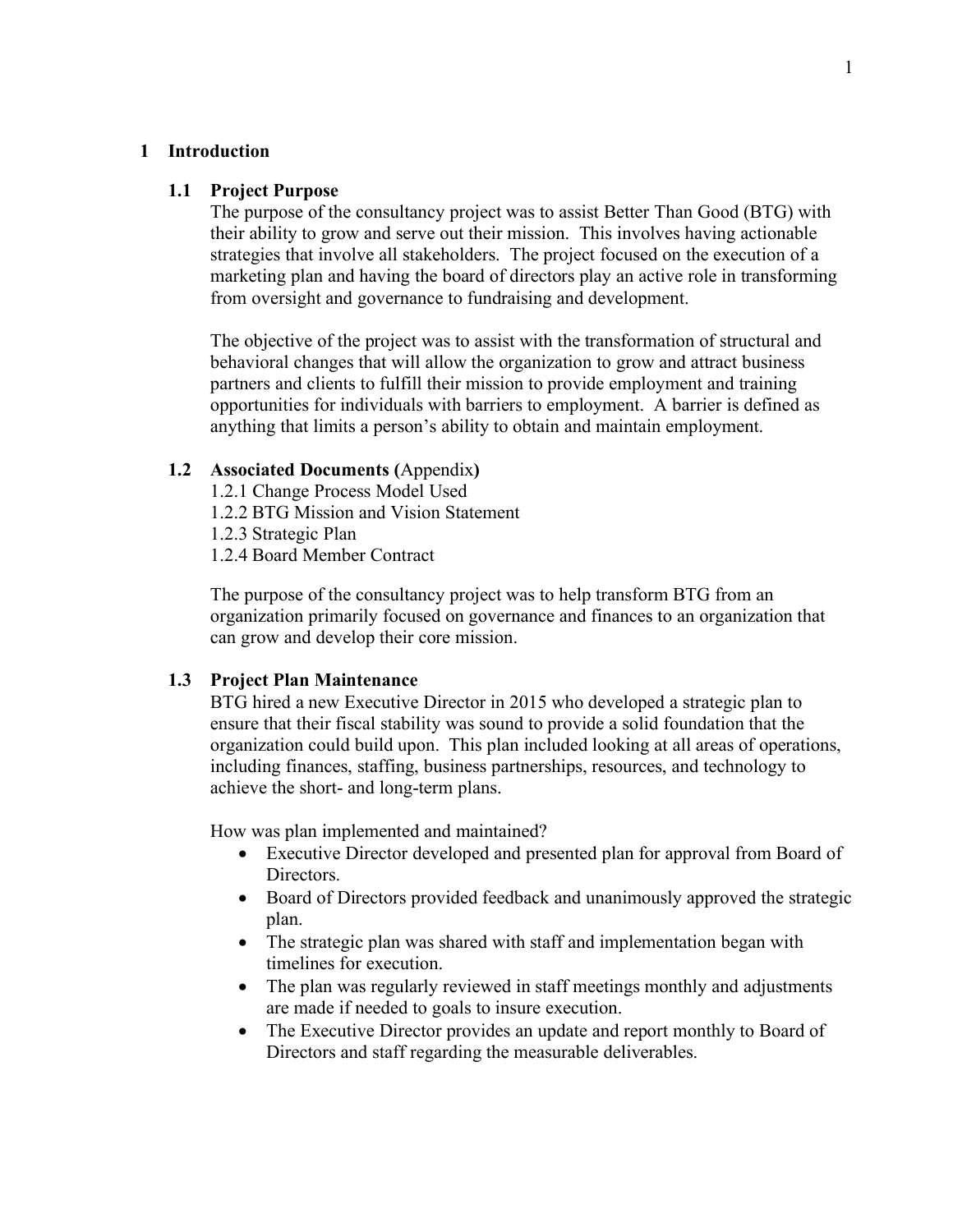# **2 Project Scope**

This section provides an overview of the project's objectives, both from the partnering organization's perspective and from the student's perspective. The key success criteria and major risks are highlighted.

# **2.1 Outline of Partnering Organization's Objectives**

# **2.1.1 Objectives**

BTG urgent priorities:

- Insuring the stability and sustainability into the future
- Improved fiscal mismanagement and operational excellence
- Balance of board governance and resource development
- Transforming board from governance to resource development
- Resources to hire community resource staffing
- Updating and improve the functionality of the website
- New grant writing opportunities to enhance revenue
- Helping to fully maximize their community brand value

# **2.1.2 Success Criteria**

- Enhanced Brand Value of BTG
- Board member policy changes with role clarity and contract
- New standing committee for development and fundraising
- Development of annual fundraising event
- Staff resources dedicated to development of community resources
- Implementation of new website
- Successful completion of audit
- Identification of grants and grant writing resource

# **2.1.3 Risks**

- Culture is entrenched; staff, board and leadership reluctant to change
- Financial problems too severe and require only operational focus
- Resources not available to staff community development employee
- Unable to identify new staff for community development position
- Current board members unwilling to commit to fundraising
- Current mix of board members not suited for development
- Ongoing audit is unfavorable and limits grant writing abilities
- Website is not user friendly and has limited functions

# **2.2 Outline of Student's Objectives**

# **2.2.1 Objectives**

The objective of the project was to provide an objective external perspective of the organization and leverage their strong legacy years to explore new ways to stabilize the organization for the next 30 years. The primary objective was to understand the organization and their brand value and provide the board and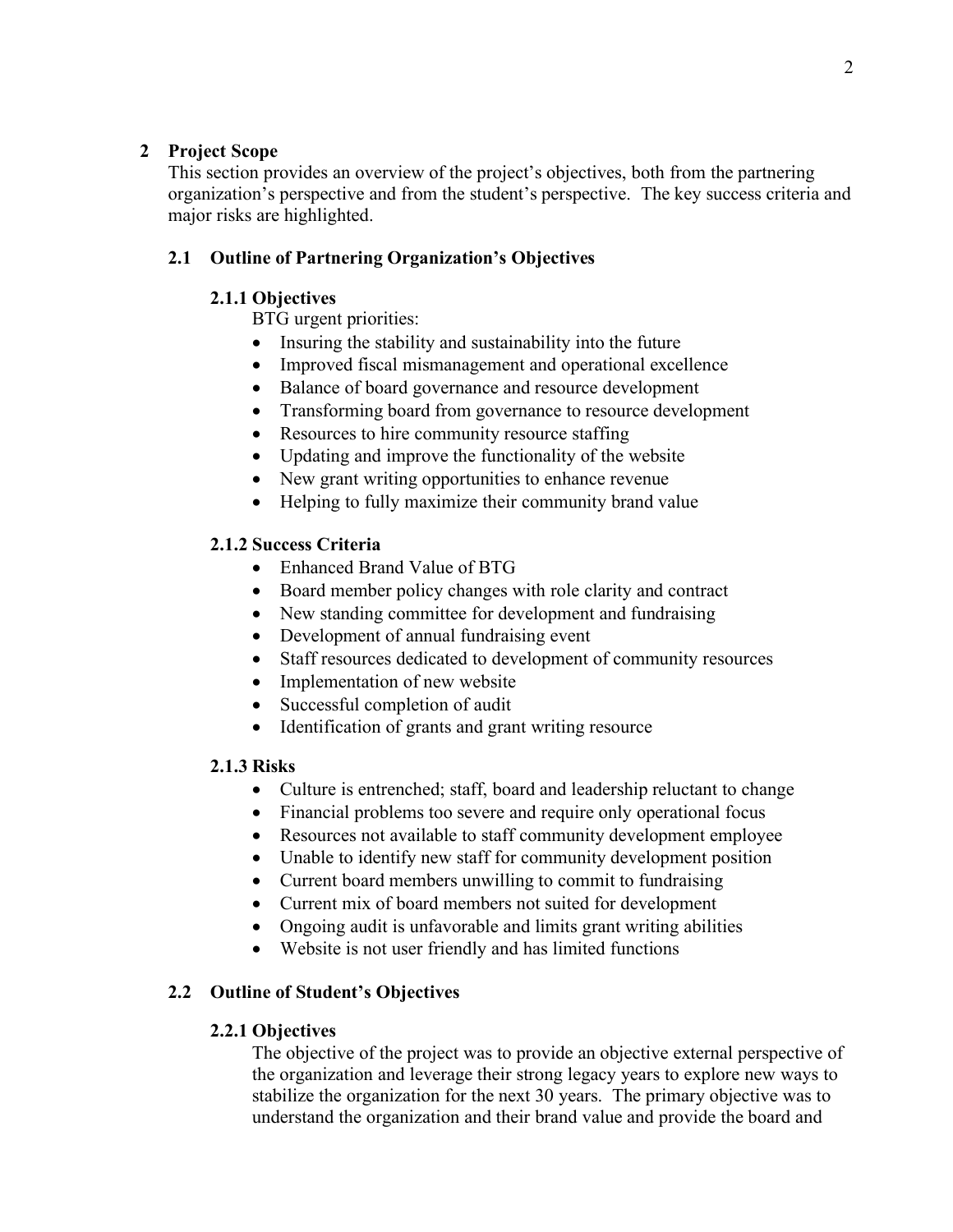executive leadership tangible solutions that could be implemented in the short term while helping to transform them to a sustainable culture. The project assisted with board policy review and made recommendations for committee structure and commitments.

### **2.2.2 Success Criteria**

- Board members and staff willingness to change and transform
- Board members engaged in development and resource contributions
- New board member contracts highlighting meaningful contributions
- Establishment of annual fundraising event
- Hiring of dedicated staff to engage community resources
- BTG highlighting their brand value in the community
- New community partnerships developed
- Successful financial audit
- BTG actively applying for grants
- New functioning website with capabilities to receive contributions

### **2.2.3 Risks (Mitigation Plans, 9.1,9.2,9.3)**

- The current leadership and board members for the last 2 years were focused on operational efficiencies to ensure the long-term survival of BTG given the financial challenges of the organization.
- Transforming the organization from governance to development requires a shift in mindset and culture. It is not as easy to simply flip a switch and change focus, given the severity of the situation.
- There was the risk and challenge of wanting to go slow or take a wait and see approach relative to embracing change; however, the leadership recognized to secure and sustain the organization change is inevitable.

# **2.3 Definitive Scope Statement**

The consultancy helped BTG maximize their brand value and transition from an organization that has been focused internally and primarily on operations and financial stability to an organization that can externally leverage community resources and partnerships, to grow and live out their mission "to provide opportunities and training for people with barriers to employment." The project scope includes

- Review of Board of Directors Bylaws
- Standing Committee Recommendations
- Development of Board Member Contract
- Identifying Grant Writing Resources
- Identifying Community Relations Staff Resources
- Identifying Resource Partnership Opportunities
- Review and Update of Website
- Design and Development of Annual Fundraiser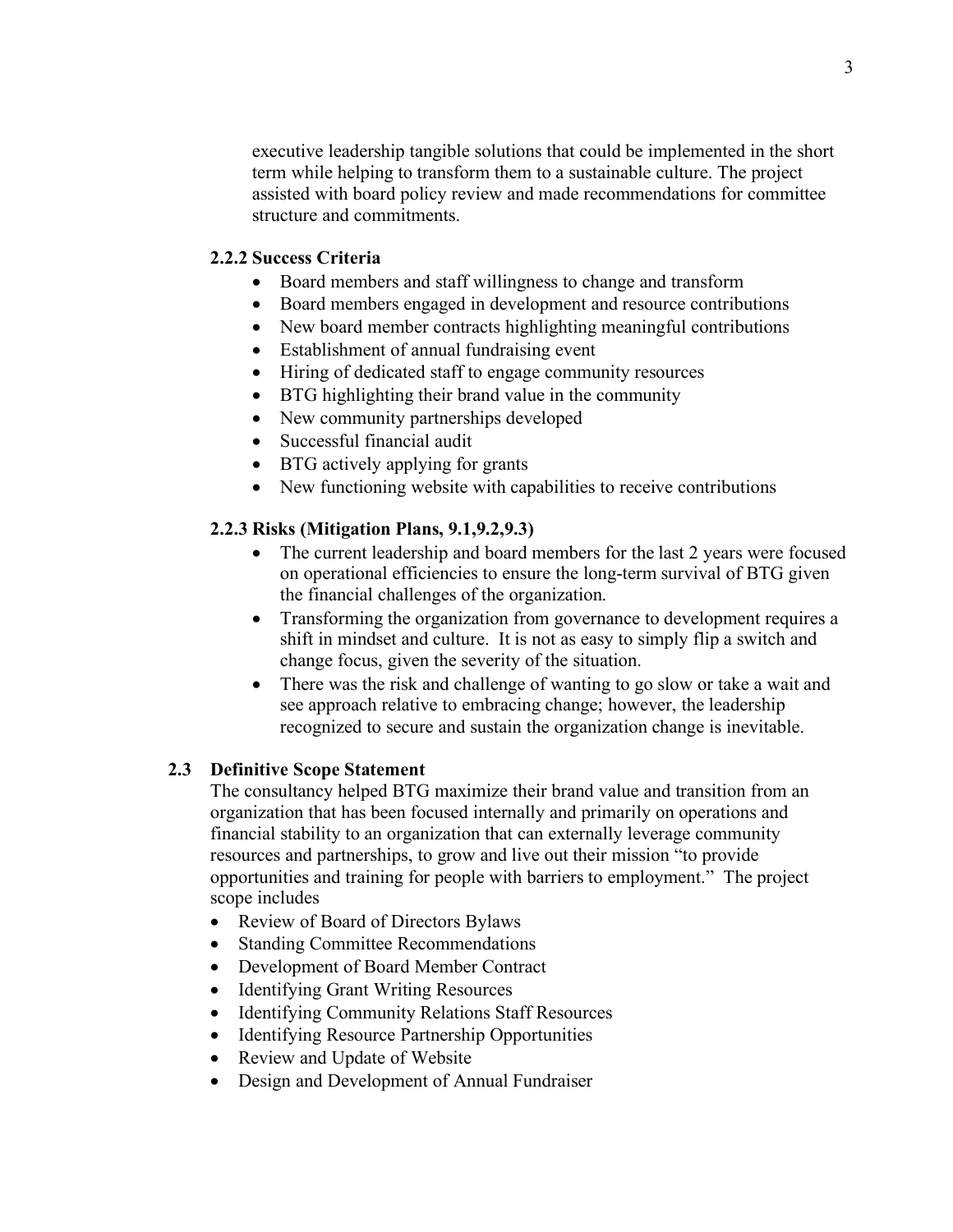# **3 Deliverables**

# **3.1 To Partnering Organization**

| Task                                          | Who                         |
|-----------------------------------------------|-----------------------------|
| <b>Website Design and Update</b>              | <b>Website Committee</b>    |
| <b>Website Update</b>                         | Committee & Volunteer       |
| Review name, brand, logo, tag line            | Committee & Volunteer       |
| Website Implementation                        | <b>Website Committee</b>    |
| Identify Fundraising Ideas & Opportunities    | Board & Consultant          |
| Decide on Fundraising Initiative              | Board & Consultant          |
| <b>Identify Staff for Community Relations</b> | H.R. Director & Consultant  |
| Develop Fundraising Plan                      | Volunteer                   |
| Present Fundraising Event to Board            | Committee & Volunteer       |
| Review of Board of Directors Bylaws           | Volunteer & Attorney        |
| Develop Board Policy Recommendations          | Volunteer & Attorney        |
| <b>Identify Grant Writing Resource</b>        | Volunteer                   |
| Identify Business Partnership Resource        | Volunteer                   |
| Hiring of Staff for Community Relations       | H.R. Director               |
| <b>Initial Fundraising Event</b>              | <b>Fundraiser Committee</b> |
| Review Learnings from Fundraiser              | Committees                  |
| Celebrate Successes Recognize Reward          | Committee, Board & All      |

### **3.2 From Student**

- The project provided input on website development and launch.
- The project developed a golf fundraising plan for launch and execution.
- The project reviewed Board of Directors Bylaws and made several change recommendations including standing committees & meaningful contribution language.
- The project sourced and identified partnership opportunities.
- The project sourced and identified grant writing resources.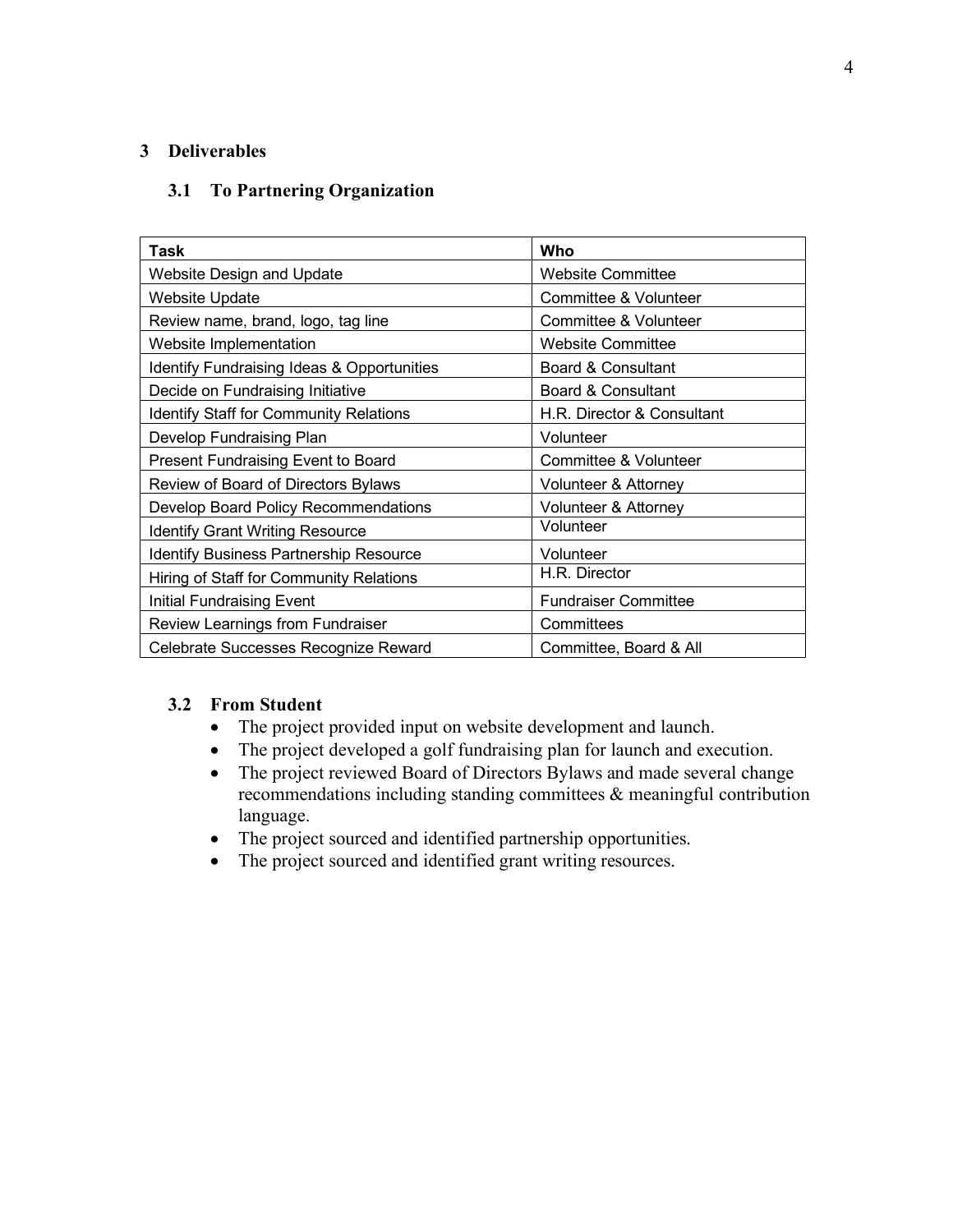### **4 Project Approach**

### **4.1 Project Lifecycle Processes**

The overall approach to the project involved the following monthly and quarterly routines that provided that engaged leadership, staff, and board members who provided feedback and vital insights into the culture and issues facing the organization.

- Quarterly meetings at on-site locations provided an opportunity to understand the operations and engage staff as they worked with the clients and customers they served.
- Quarterly meetings at headquarters location with Executive Director and H.R. Director were structured and heavily focused on tasks and deliverables.
- Board meetings were held monthly and provided the opportunity to engage with members and provide updates on the project and receive valuable feedback directly from members.
- Conference calls were also a medium that allowed for conversations with various third-party business partner relationships and additional community resources that contributed to deliverables being executed.
- The project was split into the following phases:
	- Fundraising Event Development,
	- Board Members Bylaws, Policy Review,
	- Sourcing Community Relations Staffing,
	- Grant Writing Resources,
	- Business Partner Development, and
	- Development of Website.
- Individual reviews of brand value in the community were done by collaborating with Executive Director and Director of Human Resources and by speaking with various stakeholders in the community.
- The project leveraged the expertise and prototype of a four-star golf course to recommend best practices to design the golf tournament fundraising event the organization selected for their annual fundraiser.
- Input was consistently requested and received throughout the project by engaging leadership in the above manners. This approach was very efficient and effective for leadership to provide input and feedback.

### **4.2 Project Management Processes**

Monthly board member meetings along with quarterly task meetings with the Executive Leadership provided the forum for feedback and approvals and changes on deliverables.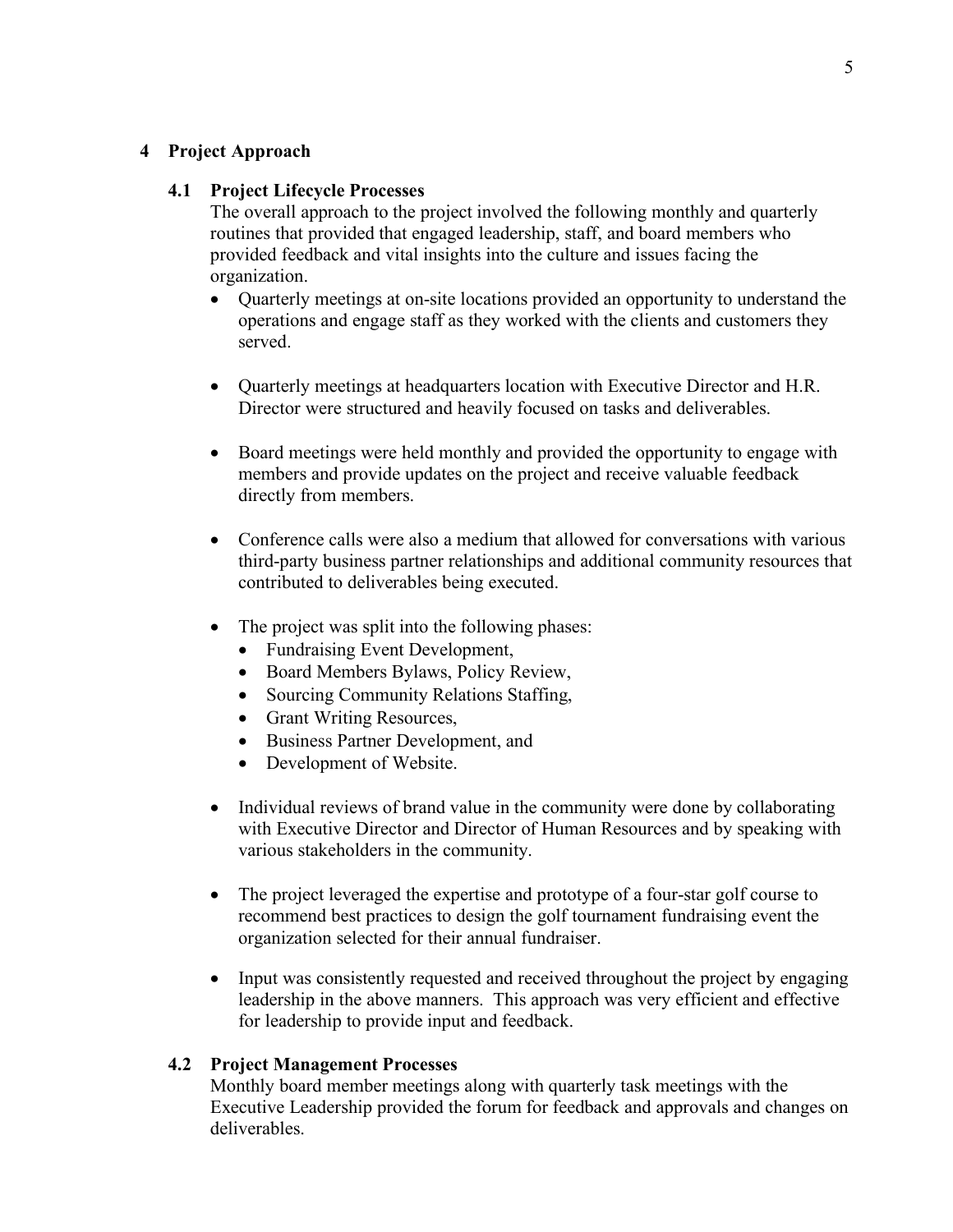- The board decided on two occasions to delay the launch and implementation of the annual fundraising event at the monthly board meetings.
- Dates were reviewed, updated, and changed in quarterly task meetings by leadership relative to pursuing grant writing initiatives because the annual audits were not completed on time by the external auditors.
- Board members reviewed the launch of the annual fundraising event until the hiring of the Community Relation staff, given they would be a critical driver to the success, and it was risky to pursue a fundraiser without having a dedicated staff member on board.

### **4.3 Project Support Processes**

The Executive Director was responsible for all management functions including staffing and operations.

The Director of Human Resources was a key player in the project and served as the consultant's primary engagement and contact throughout the project.

The Chair of the Board of Directors provided oversight and leadership for the organization and was also a key decision maker and leader of the board.

The Director of Finance was also instrumental in providing key financial metrics regarding the overall health and stability of the organization

### **4.4 Organization**

### **4.4.1 Project Team**

The project collaborated with the following members of the partnering organization's team below:

- Board Chair
- Board Members
- Executive Director of BTG
- Director of Human Resources
- Director of Finance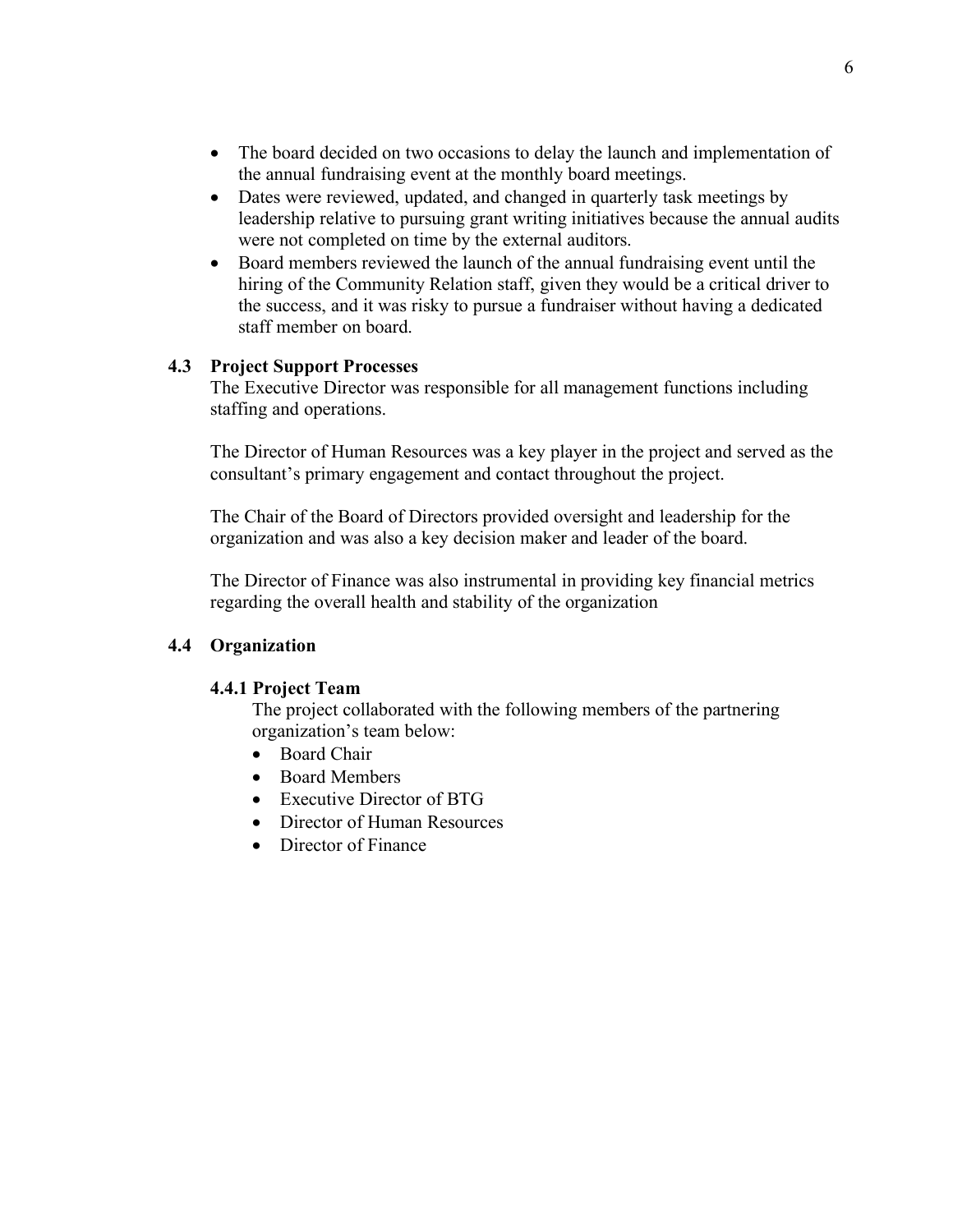# **4.4.2 Mapping between BTG and Student**

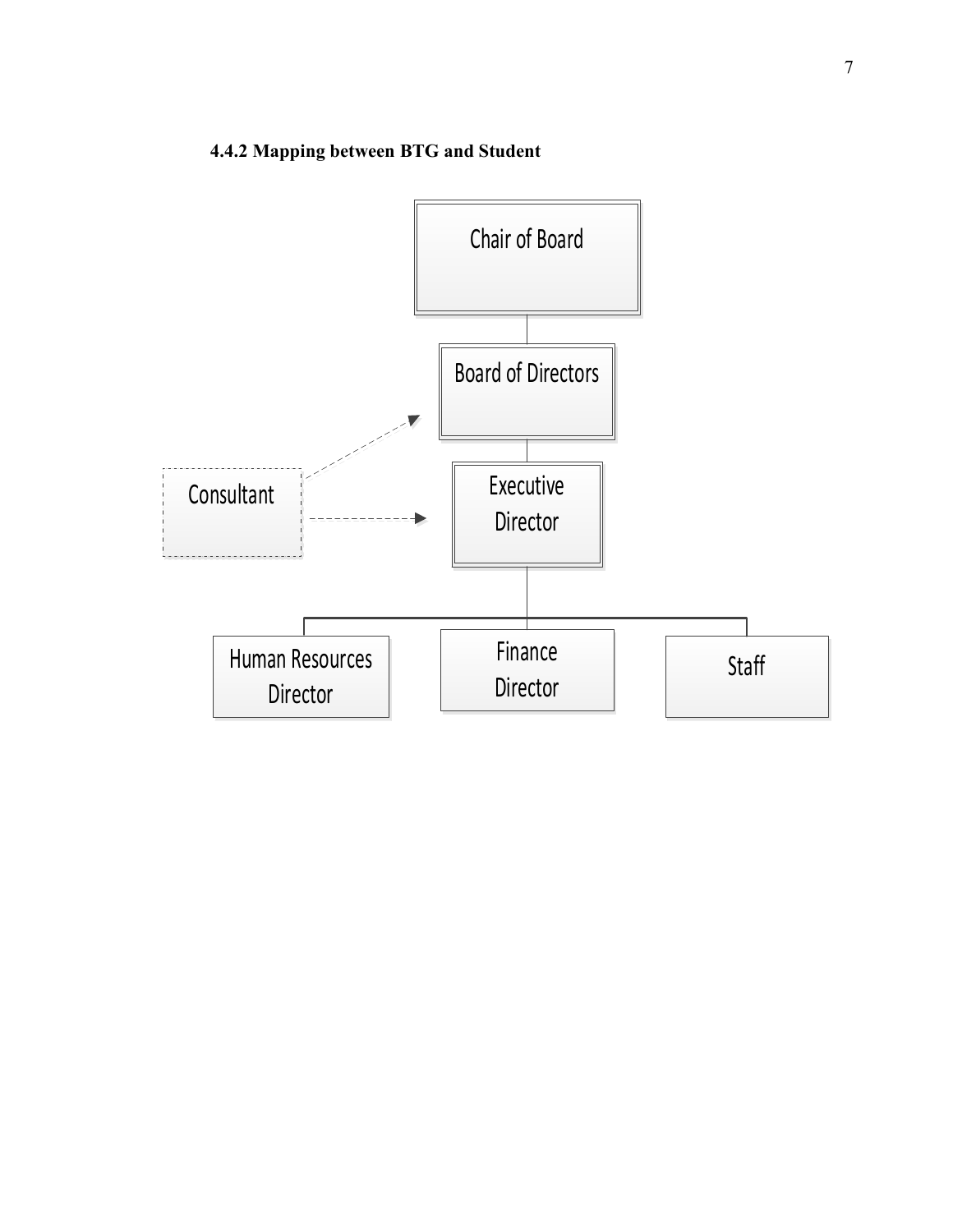# **5 Communications Plan**

| <b>Stakeholders</b>             | <b>Information</b><br><b>Needed</b>                                                                                                                                     | <b>Purpose</b>                                                                                         | <b>Timeline</b>                 | <b>Method</b>                                                                                                                        |
|---------------------------------|-------------------------------------------------------------------------------------------------------------------------------------------------------------------------|--------------------------------------------------------------------------------------------------------|---------------------------------|--------------------------------------------------------------------------------------------------------------------------------------|
| Board of<br>Directors-<br>Chair | <b>Bylaws Policy</b><br>Recommendations<br><b>Fundraising Plan</b><br>Project Goals and<br>Updates                                                                      | Decide on Committee<br>Structure & Changes<br>to Bylaws, Decide on<br><b>Fundraising Plan</b>          | November<br>$2017 -$<br>Present | Monthly Board<br>Meetings and Interim<br>emails between<br>meetings                                                                  |
| Executive<br>Director           | Goals of Project,<br>Project Updates<br>Community<br><b>Relations Contacts</b><br><b>Fundraising Plan</b><br>Website Updates<br><b>Grant Writing</b><br>Contacts        | To Provide Input and<br>Track Progress,<br>Support and Direction,<br>Leverage Contacts to<br>help CVII | Aug 2017 -<br>Present           | <b>Monthly Task</b><br>Meetings, Monthly<br>Board Meetings,<br>Conference Calls and<br>Emails                                        |
| H.R. Director                   | Goals of Project,<br>Project Updates<br>Community<br><b>Relations Contacts</b><br><b>Fundraising Plan</b><br><b>Website Updates</b><br><b>Grant Writing</b><br>Contacts | Primary Contact for<br>Partner Organization<br>Provide input &<br>direction of<br>organization         | Aug 2017-<br>Present            | Monthly Breakfast<br>Meetings, Monthly<br>Task Meetings,<br>Monthly/Quarterly<br>Board Meetings,<br>Conference Calls, and<br>Emails. |
| Finance<br>Director             | Fundraising Plan,<br><b>Grant Writing</b><br>Opportunities                                                                                                              | To plan and forecast<br>potential funding<br>income for budgetary<br>needs                             | July 2018-<br>Present           | Quarterly via Board<br>Meetings                                                                                                      |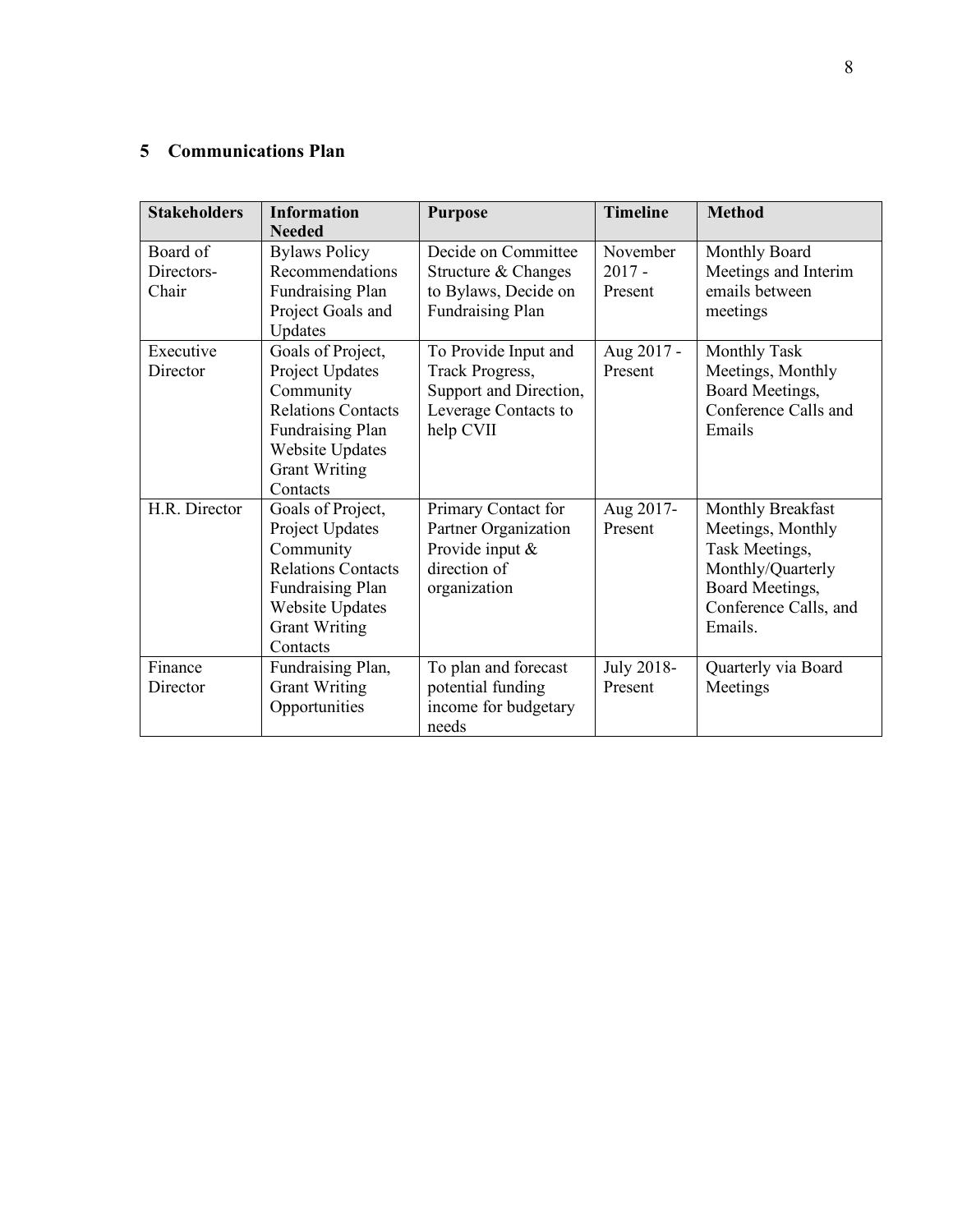# **6 Work Plan**

# **6.1 Work Plan Breakdown Structure**

| <b>Committee</b>                     | Goal                                                                                                                                                                                                                                  | Total # of<br><b>Objectives</b> | <b>Objectives</b><br>Completed | <b>Objectives</b><br><b>On Track</b> | <b>Objectives Priority</b><br>Off Track $(H, M, L)$ |        |
|--------------------------------------|---------------------------------------------------------------------------------------------------------------------------------------------------------------------------------------------------------------------------------------|---------------------------------|--------------------------------|--------------------------------------|-----------------------------------------------------|--------|
| Website                              | Update/enhance<br>Website and use for<br>marketing & public<br>relations                                                                                                                                                              | $\overline{3}$                  | $\overline{2}$                 | $\mathbf{1}$                         | $\boldsymbol{0}$                                    | Medium |
| <b>Bylaws</b><br>Policy              | Update Bylaws to<br>functional<br>committee structure,<br>transition from<br>governance to<br>development.<br>Require<br><b>Board Members</b><br>make financial<br>contributions,<br><b>Initiate Board</b><br><b>Member Contracts</b> | $\overline{3}$                  | $\overline{2}$                 | 1                                    | $\mathbf{0}$                                        | High   |
| Fundraising                          | Develop Annual<br><b>Fundraiser Event</b>                                                                                                                                                                                             | 3                               | $\overline{2}$                 | 1                                    | $\boldsymbol{0}$                                    | Medium |
| Grant<br>Writing                     | Source a grant writer<br>resource and<br>develop grant<br>writing opportunities                                                                                                                                                       | $\overline{2}$                  | $\overline{2}$                 | $\mathbf{0}$                         | $\boldsymbol{0}$                                    | Medium |
| Community<br>and Public<br>Relations | Identify and allocate<br>financial resources<br>for Community<br>Relations Staffing.<br>Identify community<br>relations<br>opportunities and<br>source a candidate<br>for hiring. Assist<br>new hire in creating<br>brand value       | $\overline{4}$                  | $\overline{3}$                 | 1                                    | $\boldsymbol{0}$                                    | High   |
| <b>Business</b><br>Partnership       | Develop business<br>partner prospects to<br>partner w/BTG                                                                                                                                                                             | $\overline{2}$                  | $\overline{2}$                 | 1                                    | $\mathbf{0}$                                        | Medium |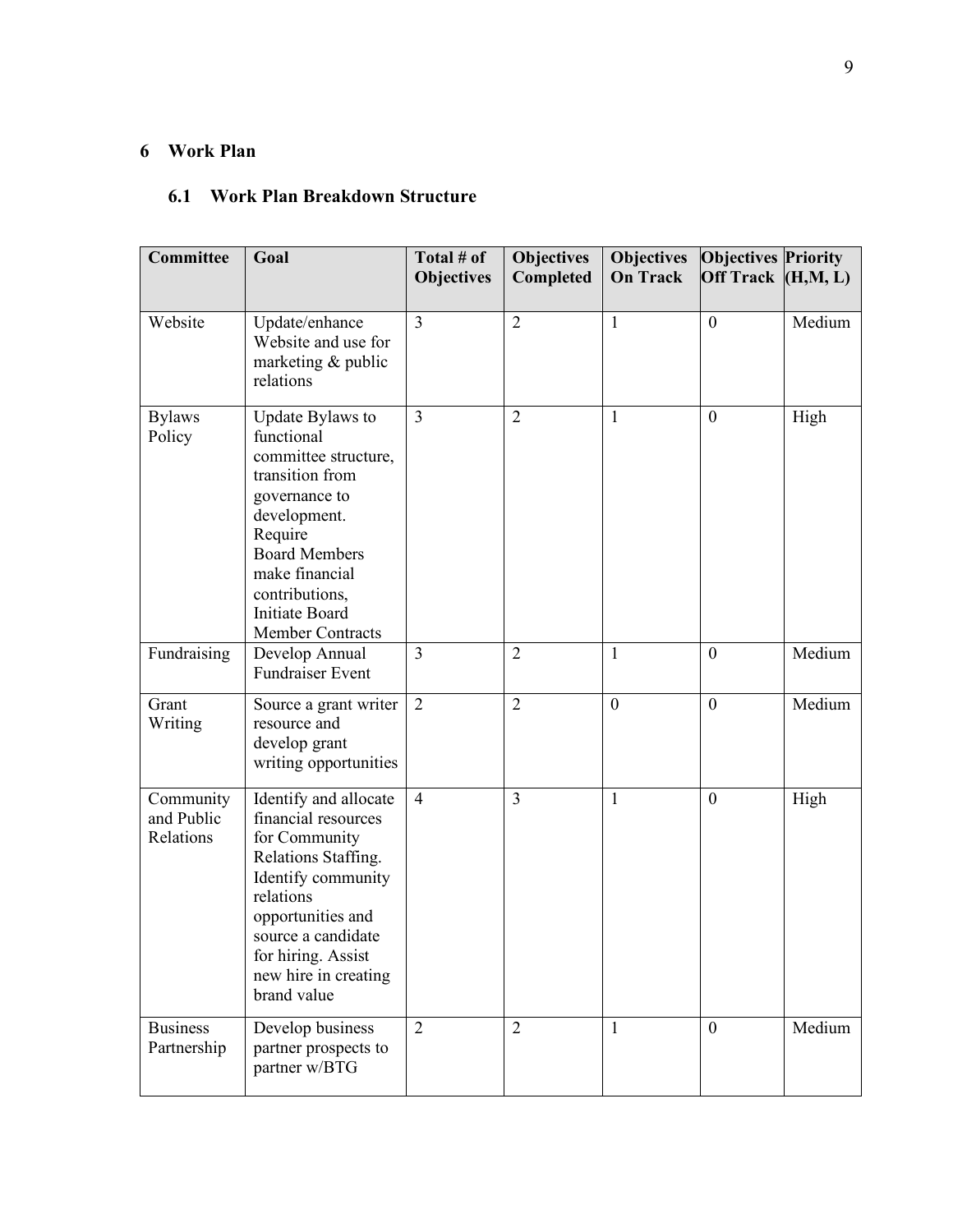| October 1, 2016<br><b>Gantt Chart: Activity Cycle</b>     | Moril 19 2017 - 2017 | May 29 Total 10 2018 | Iune 28 2019 |  |
|-----------------------------------------------------------|----------------------|----------------------|--------------|--|
| <b>Startegic Plan Review</b>                              |                      |                      |              |  |
| <b>Website Review and Design</b>                          |                      |                      |              |  |
| <b>Website Update</b>                                     |                      |                      |              |  |
| Review Brand, Logo, Tag Line                              |                      |                      |              |  |
| <b>Website Implementation</b>                             |                      |                      |              |  |
| <b>Identify Fundraising Ideas, Opportunities</b>          |                      |                      |              |  |
| <b>Decide on Fundraising Initiative</b>                   |                      |                      |              |  |
| <b>Identify Staff for Community Relations Coordinator</b> |                      |                      |              |  |
| <b>Develop Fundraising Plan</b>                           |                      |                      |              |  |
| <b>Present Fundraising Event to Board</b>                 |                      |                      |              |  |
| <b>Review By-Laws of Board of Directors</b>               |                      |                      |              |  |
| <b>Develop Board Policy Recommendations</b>               |                      |                      |              |  |
| <b>Identify Grant Writing Resources</b>                   |                      |                      |              |  |
| <b>Identify Business Partner Resources</b>                |                      |                      |              |  |
| <b>Hiring of Staff for Community Relations</b>            |                      |                      |              |  |
| <b>Initial Fundraising Event</b>                          |                      |                      |              |  |
| <b>Review Learning from Fundraiser</b>                    |                      |                      |              |  |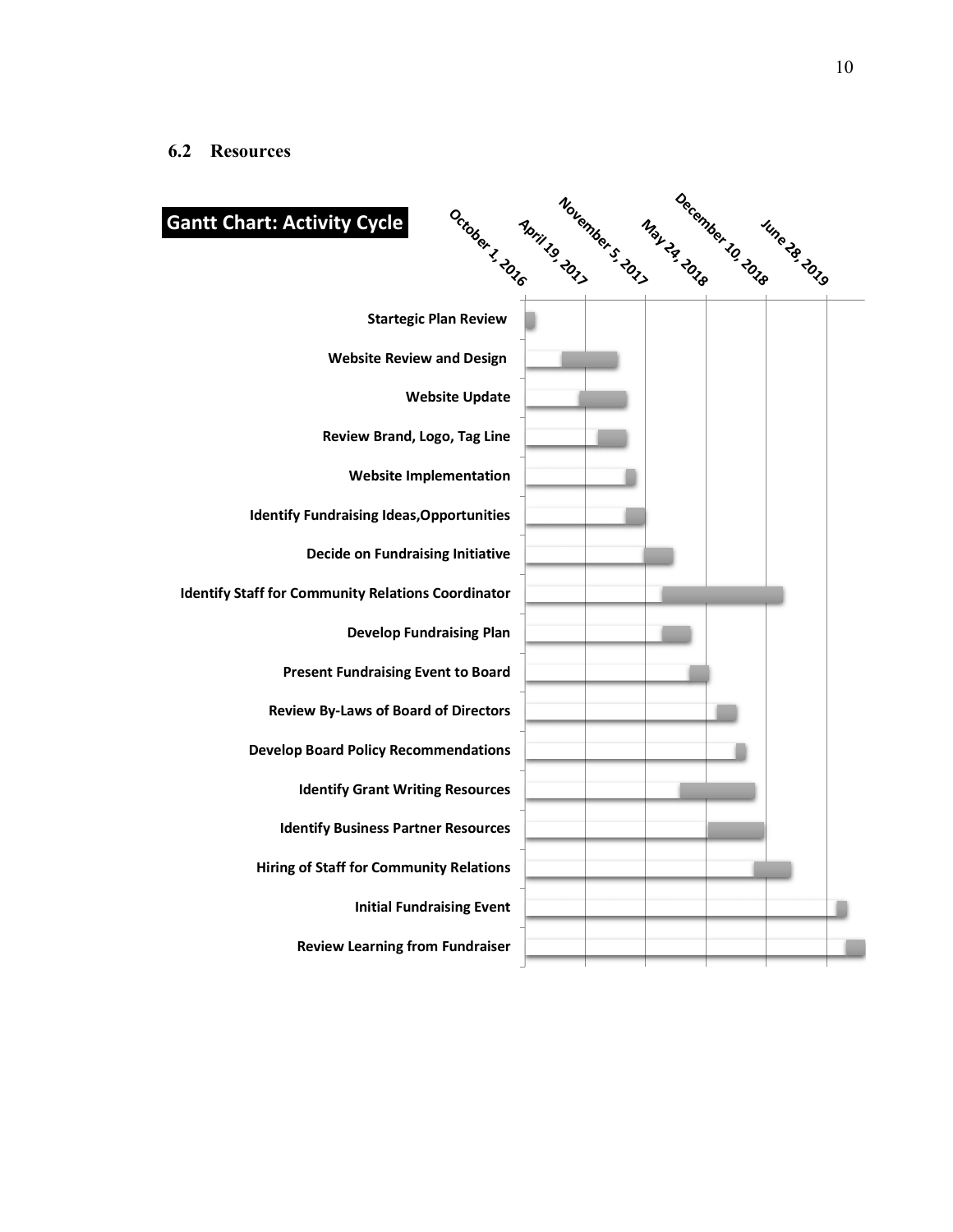# **7 Project Milestones**

|    | <b>Project Milestones</b>                  |        | <b>Completion Dates</b> |
|----|--------------------------------------------|--------|-------------------------|
| #1 | Consultancy Proposal, Statement of Purpose | Fall   | 2016                    |
| #2 | <b>Project Objectives</b>                  | Spring | 2017                    |
| #3 | Scope of Work                              | Spring | 2017                    |
| #4 | <b>Project Summery/Financial Benefits</b>  | Summer | 2017                    |
| #5 | <b>Risk Assessment</b>                     | Fall   | 2017                    |
| #6 | Measurements/Metrics                       | Spring | 2018                    |
| #7 | Strategies/Plans                           | Summer | 2018                    |
| #8 | <b>Budget</b>                              | Summer | 2018                    |
| #9 | <b>Quality Assurance Plans</b>             | Fall   | 2018                    |
|    | #10 Plan Performance                       | Spring | 2019                    |
|    | #11 Executive Summary                      | Summer | 2019                    |

| Task                                                         | Who                                           | <b>Completion Dates</b>       |
|--------------------------------------------------------------|-----------------------------------------------|-------------------------------|
| <b>Website Design and Update</b>                             | <b>Website Committee/Consultant</b>           | Fall<br>2017                  |
| Review name, brand, logo, tag-line                           | <b>Website Committee/Consultant</b>           | Fall<br>2017                  |
| Website Implementation                                       | <b>Website Committee</b>                      | Fall<br>2017                  |
| <b>Identify Fundraising Opportunities</b>                    | Executive<br>Leadership/Consultant            | 2017<br>Fall                  |
| Decide on Fundraising Initiative                             | Executive<br>Leadership/Consultant            | 2018<br>Spring                |
| Develop Fundraising Plan                                     | Consultant                                    | 2018<br>Spring                |
| Present Fundraising Event to Board                           | Consultant                                    | Summer 2018                   |
| Review of Board of Directors Bylaws                          | Consultant-Attorney                           | Fall<br>2018                  |
| Develop Board Policy Recommendations                         | Consultant-Attorney                           | Fall<br>2018                  |
| <b>Identify Grant Writing Resource</b>                       | Consultant                                    | Fall<br>2018                  |
| <b>Identify Business Partnership Resource</b>                | Leadership, Consultant                        | Fall<br>$2018 -$<br>Ongoing   |
| Hiring of Staff for Community Resource<br>Development        | H.R. Director                                 | 2019<br>Spring                |
| <b>Execute Fundraising Plan</b>                              | <b>Fundraiser Committee &amp;</b><br>Director | $2019 -$<br>Fall<br>Ongoing   |
| Review Learnings from Fundraiser                             | <b>Fundraiser Committee-</b><br>Leadership    | Spring<br>$2020 -$<br>Ongoing |
| Celebrate Successes Recognize Reward                         | Leadership, Staff, All                        | $2020 -$<br>Spring<br>Ongoing |
| <b>Transform Culture to Resource Development</b><br>& Growth | Board, Director, Staff, All                   | On going                      |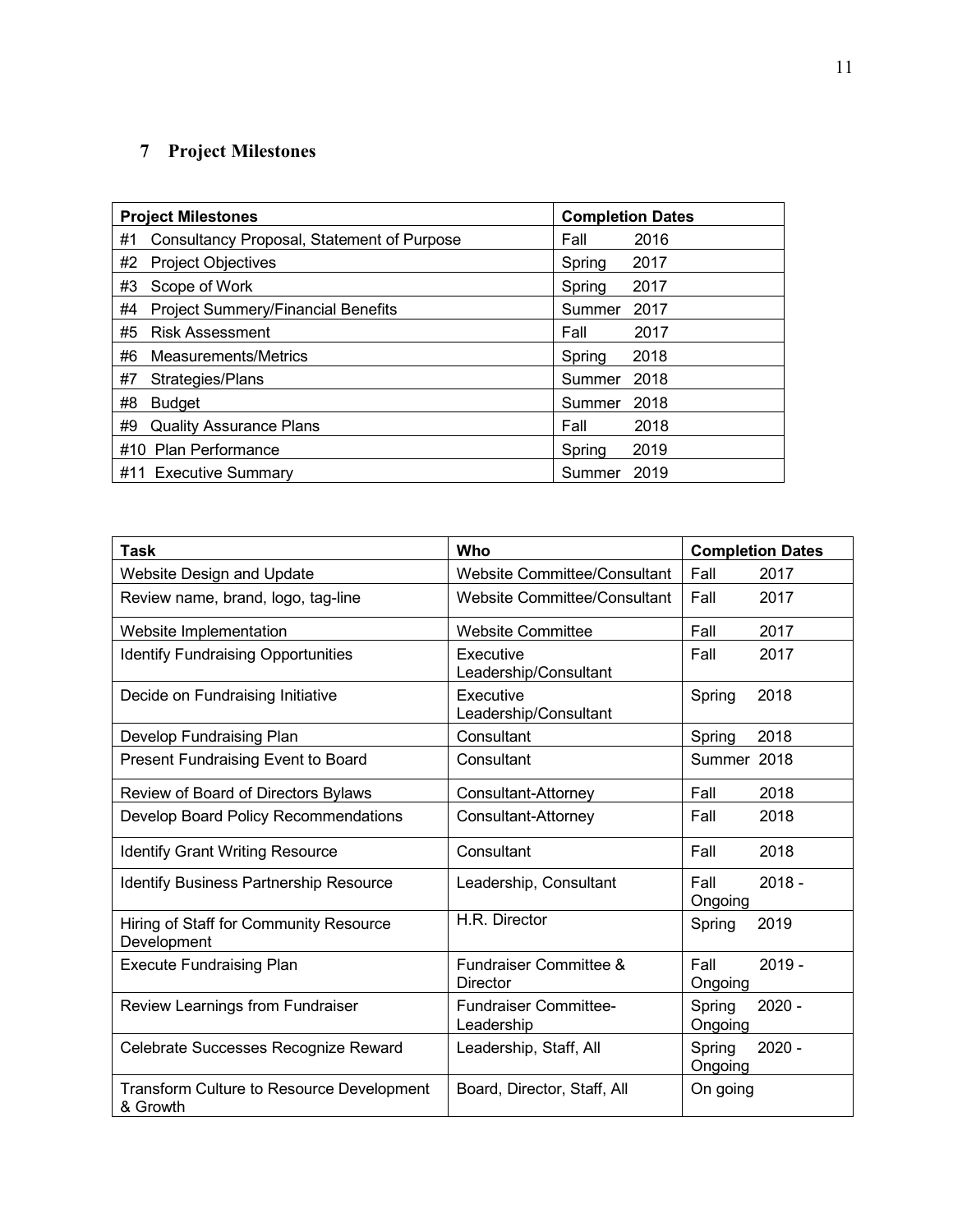### **8 Metrics and Results**

- Development and launch of new website
	- $\blacksquare$  Launched, # of hits, contributions
	- **Results**; successfully launched, contributions \$5K ytd
- Execution of Marketing Plan, New Marketing Director
	- $\bullet$  # of new relationships, contributions
	- **Results;** New Community Resource Staff hired
- New committees and board assignments
	- # of committees, contributions, new relationships, partnerships, **Results;** Policy recommendations made, not fully adopted
- Execution of new annual fundraiser
	- $\bullet$  # of fundraisers, \$\$ generated
	- **Results:** Fundraiser developed, implementation deferred
- **•** Hiring of Community Resource Coordinator
	- $\bullet$  # of development \$\$ generated
	- Results; Community Resource Coordinator hired, March 2019
- Board Member contributions
	- $\bullet$  # of members contributing, # of \$\$ generated
	- **Results;** No substantial contributions yet
- Grant Writing
	- # of grants submitted,  $#$  \$\$ generated from grants
	- **Results;** Audit completed, Grant Writer engaged, pursuing grants

# **Year One Projected Financial Impact**

- Financial impact and development of website \$5,000 • Annual Fundraising Event 10,000 • Community Relations Staff Execution of Marketing Plan 25,000
- Board Members Policy Change, Contributions 15,000
- Grant Writing 100,000  $\mathcal{L}_\text{max}$  and  $\mathcal{L}_\text{max}$  and  $\mathcal{L}_\text{max}$  and  $\mathcal{L}_\text{max}$

### **155,000**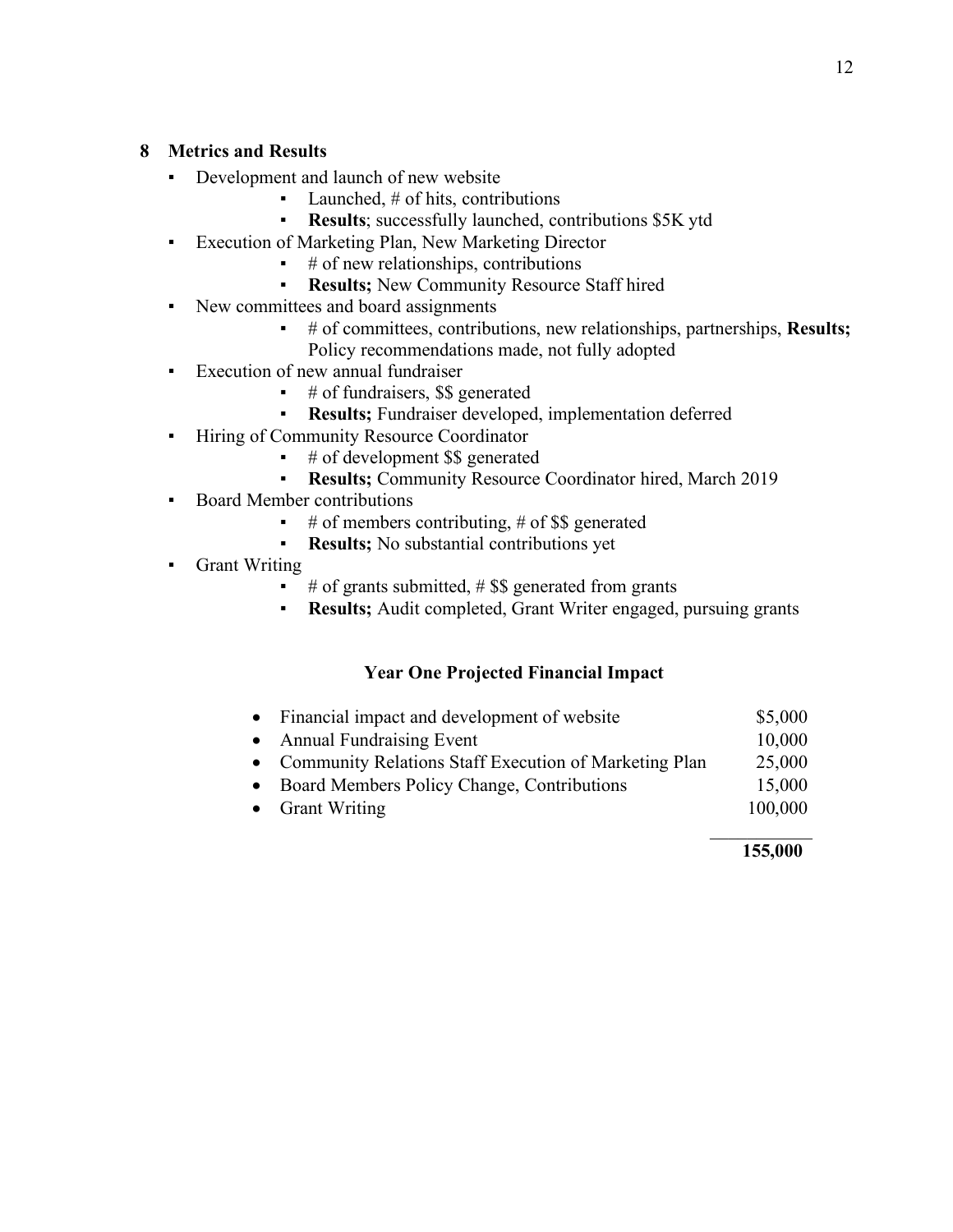# **9 Risks, Constraints, Assumptions**

# **9.1 Risks**

| <b>Risk</b><br><b>Description</b>                                                                        | <b>Mitigation Plan</b><br>(what to do to<br>avoid or lessen<br>the risk<br>occurring)                                                                                                                     | Contingency<br>Plan (what to<br>do if the risk<br>occurs)                                                              | Impact<br>(what the<br>impact<br>will be to<br>the<br>project if | <b>Likelihood of</b><br>occurrence (e.g., %,<br>or<br>high/medium/low) | Owner                         |
|----------------------------------------------------------------------------------------------------------|-----------------------------------------------------------------------------------------------------------------------------------------------------------------------------------------------------------|------------------------------------------------------------------------------------------------------------------------|------------------------------------------------------------------|------------------------------------------------------------------------|-------------------------------|
|                                                                                                          |                                                                                                                                                                                                           |                                                                                                                        | the risk<br>occurs)                                              |                                                                        |                               |
| Website<br>Crashing and<br>being<br>inoperable                                                           | Develop and<br>maintain service<br>relationship with<br>outside website<br>management<br>company "excite<br>tech" to ensure that<br>it site goes down<br>they can resolve in<br>a timely manner.          | Maintain a<br>monthly<br>hosting<br>agreement<br>with outside<br>vendor                                                | Medium                                                           | Low                                                                    | Human<br>Resource<br>Director |
| Website not<br>being<br>updated<br>frequently<br>after events<br>with<br>pictures-<br>success<br>stories | The website is not<br>the primary tool to<br>engage clients and<br>the community                                                                                                                          | Assign<br>oversight<br>duties to<br>internal staff<br>and monitor<br>request<br>monthly<br>updates                     | Medium                                                           | Low                                                                    | Human<br>Resource<br>Director |
| Website<br>Hacked and<br>information<br>being<br>compromised                                             | Develop an<br>authentication for<br>all users who<br>access the site                                                                                                                                      | There is no<br>proprietary<br>employee or<br>customer data<br>on the website                                           | Low                                                              | Low                                                                    | Compliance<br>Manager         |
| Fundraising<br>costs exceed<br>revenues that<br>are generated                                            | Only consider<br>fundraising events<br>that have a low<br>risk of losing<br>money. Choose<br>events that have<br>little upfront costs<br>i.e, golf etc. Start<br>small, and<br>establish annual<br>events | Ask board<br>members to<br>cover the<br>expense given<br>they are<br>responsible for<br>the event's<br>overall success | High                                                             | Medium                                                                 | Fundraising<br>Committee      |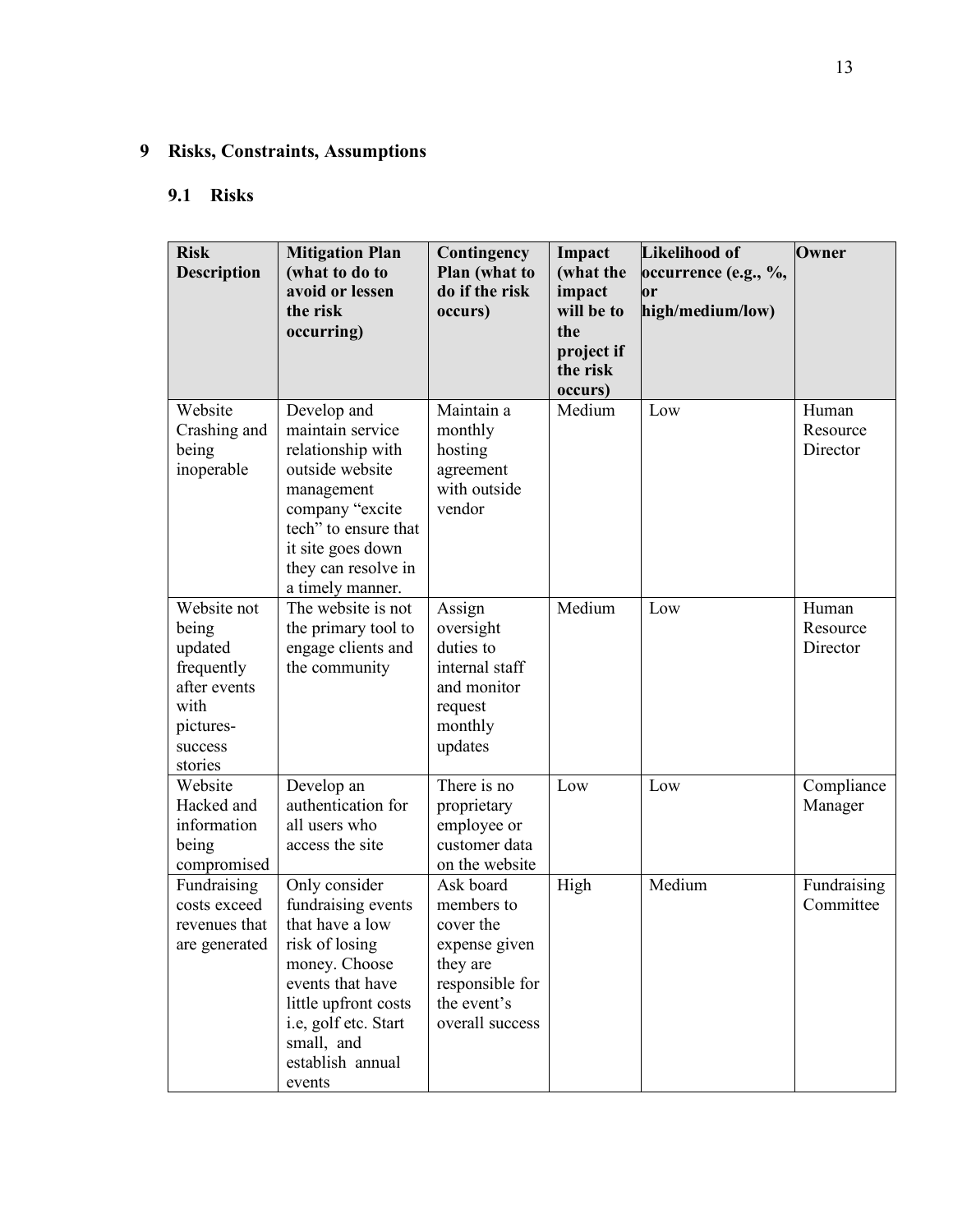| Fundraiser<br>not well<br>attended                                                                                | Leverage board<br>members ideas and<br>leadership on<br>fundraisers that<br>they like and will<br>rally their<br>relationships.<br>Secure<br>commitments<br>before finalizing<br>events             | Review key<br>learning's and<br>solicit board<br>members for<br>ideas and<br>increased<br>commitments                                                                           | High | Medium | Fundraising<br>Committee                                        |
|-------------------------------------------------------------------------------------------------------------------|-----------------------------------------------------------------------------------------------------------------------------------------------------------------------------------------------------|---------------------------------------------------------------------------------------------------------------------------------------------------------------------------------|------|--------|-----------------------------------------------------------------|
| Board<br>Members not<br>supporting<br>fundraising<br>event                                                        | Secure financial<br>commitments and<br>engage board<br>members early.<br>Ensure that board<br>members takes on<br>leadership roles.<br>Secure<br>participation prior<br>to financial<br>commitments | Require<br>ongoing<br>participation<br>and support as<br>part of board<br>member<br>contract to<br>make a<br>meaningful<br>contribution to<br>organization                      | High | Medium | Fundraising<br>Committee<br>& Chair of<br>Board of<br>Directors |
| Not being<br>able to hire a<br>full time<br>community<br>relation staff<br>member for<br>marketing<br>exclusively | Prepare the cost<br>benefit analysis of<br>hiring the<br>community<br>relations staff.<br>Identify key<br>missed<br>opportunities and<br>present financial<br>case to Finance<br>Manager            | Carve out<br>marketing<br>duties and roll<br>them into the<br>Vocational<br>Rehab<br>position.<br>Allocate 40-<br>50% of<br>responsibilities<br>for executing<br>marketing plan | High | Medium | Human<br>Resource<br>Director                                   |

# **9.2 Constraints**

- Unable to receive a successful external audit in a timely manner was a constraint given that grant writing could not begin until it was completed
- Limited budget and financial resources to hire a new staff dedicated to community development and partnerships
- Board of Directors implementing change of bylaws with existing board members and the identification of new board members to prioritize a commitment to resource development and fundraising
- Board of Directors focused on operational efficiencies and not utilizing a committee structure for fundraising and development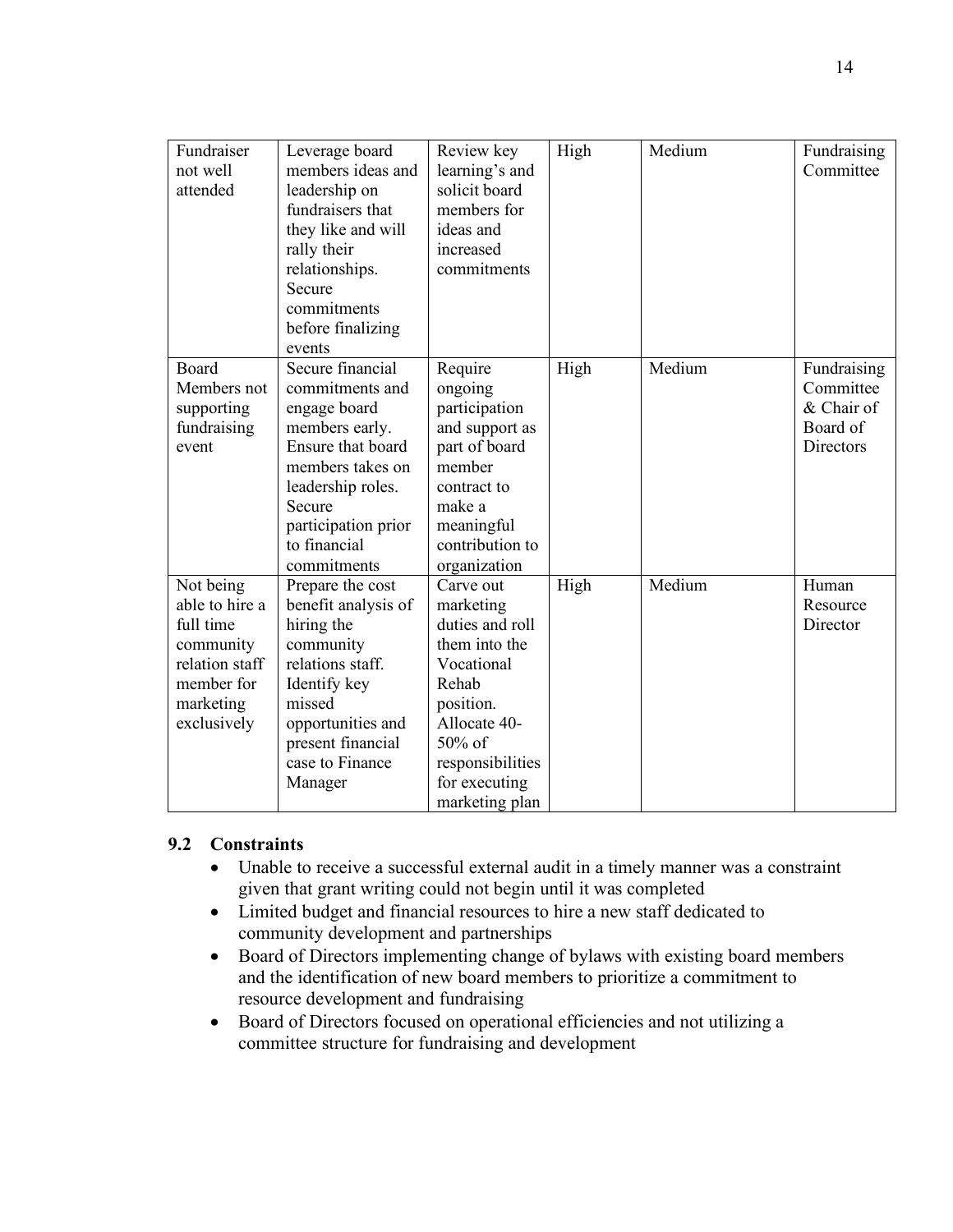### **9.3 Assumptions**

- BTG provides value to the clients they serve and fulfills a vital need in the community.
	- o Validated
- The organization has good brand value and the new leadership in place is the appropriate leadership to guide the organization into the future.
	- o Validated
- Leadership is committed to and willing to make the changes necessary to fulfill the mission the organization.
	- o Validated
- The financial challenges that the organization has experienced in the last few years are fixable and organization is stabilizing.
	- o Validated
- Leadership and staff are committed to being open and accessible to the consultancy partnership.
	- o Validated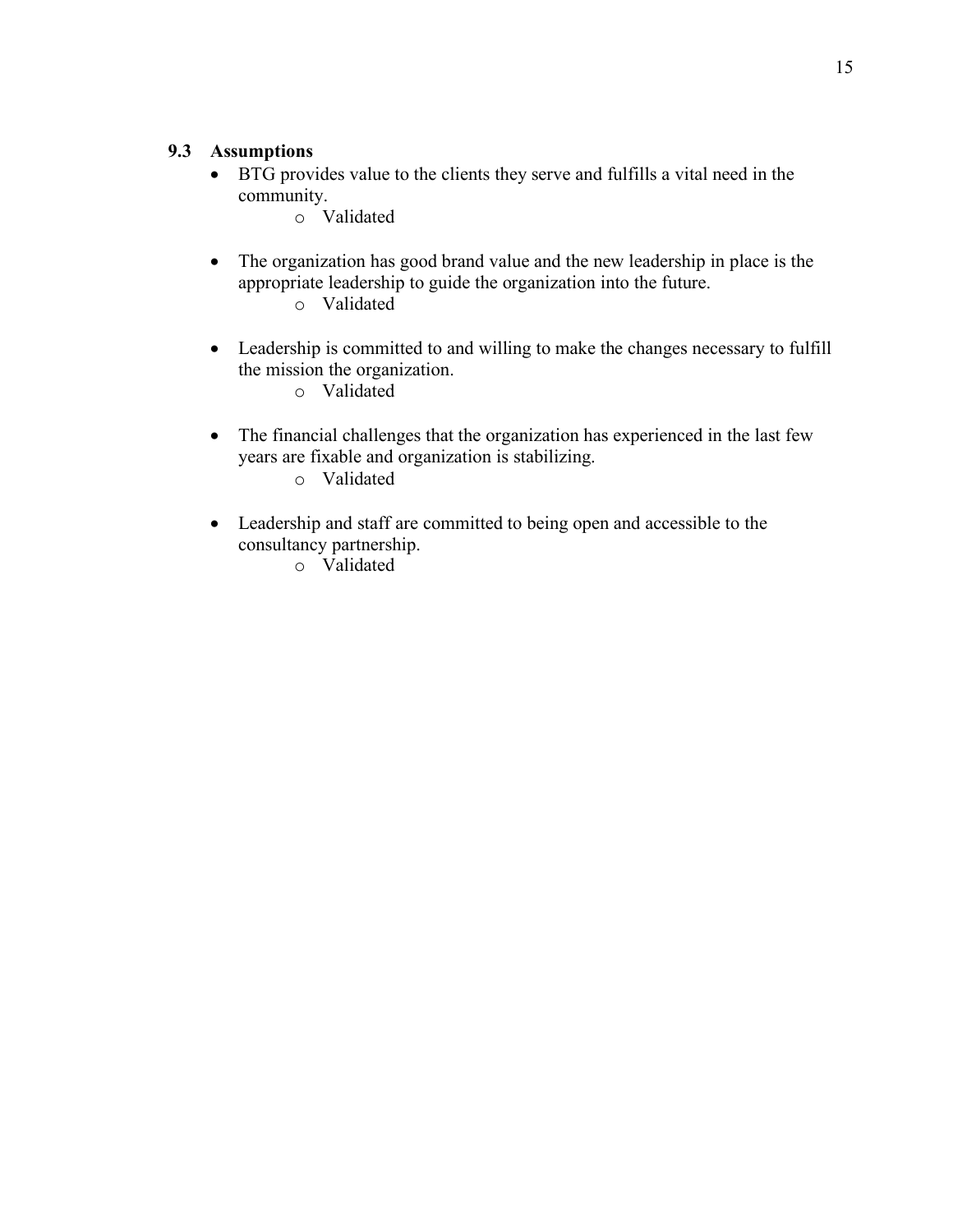### **10 Financial Plan**

#### **2019 Projected Financial Impact**

|           | • Financial impact and development of website           | \$5,000   |
|-----------|---------------------------------------------------------|-----------|
|           | • Annual Fundraising Event                              | 10,000    |
|           | • Community Relations Staff Execution of Marketing Plan | 25,000    |
| $\bullet$ | Board Members Policy Change, Contributions              | 15,000    |
|           | • Grant Writing                                         | 100,000   |
|           |                                                         | \$155,000 |
|           |                                                         |           |

#### **2020 Projected Financial Impact**

| Financial impact and development of website<br>$\bullet$           | \$10,000  |
|--------------------------------------------------------------------|-----------|
| Annual Fundraising Event, Golf Tournament<br>$\bullet$             | 20,000    |
| Community Relations Staff Execution of Marketing Plan<br>$\bullet$ | 50,000    |
| Board Members Policy Change, Contributions<br>$\bullet$            | 25,000    |
| <b>Grant Writing</b><br>$\bullet$                                  | 100,000   |
|                                                                    |           |
|                                                                    | \$200,000 |
|                                                                    |           |
| 2021 Projected Financial Impact                                    |           |

|                                                         | \$250,000 |
|---------------------------------------------------------|-----------|
| • Grant Writing                                         | 100,000   |
| • Board Members Policy Change, Contributions            | 40,000    |
| • Community Relations Staff Execution of Marketing Plan | 75,000    |
| • Annual Fundraising Event                              | 25,000    |
| • Financial impact and development of website           | \$10,000  |

The consultancy project has a 3-year projected revenue of ~ **\$605,000** based on the successful continuous execution of the deliverables and how quickly the board and culture can transform from governance to development. The organization has a bright and optimistic outlook based on the Community Relations Coordinator new hire and given that operational challenges have stabilized and audits have been completed. BTG now has the opportunity to pursue grants and community partnerships to maximize and grow their brand value while fulfilling their mission. The Board of Directors, leadership, and staff are in direct control of managing the outcomes.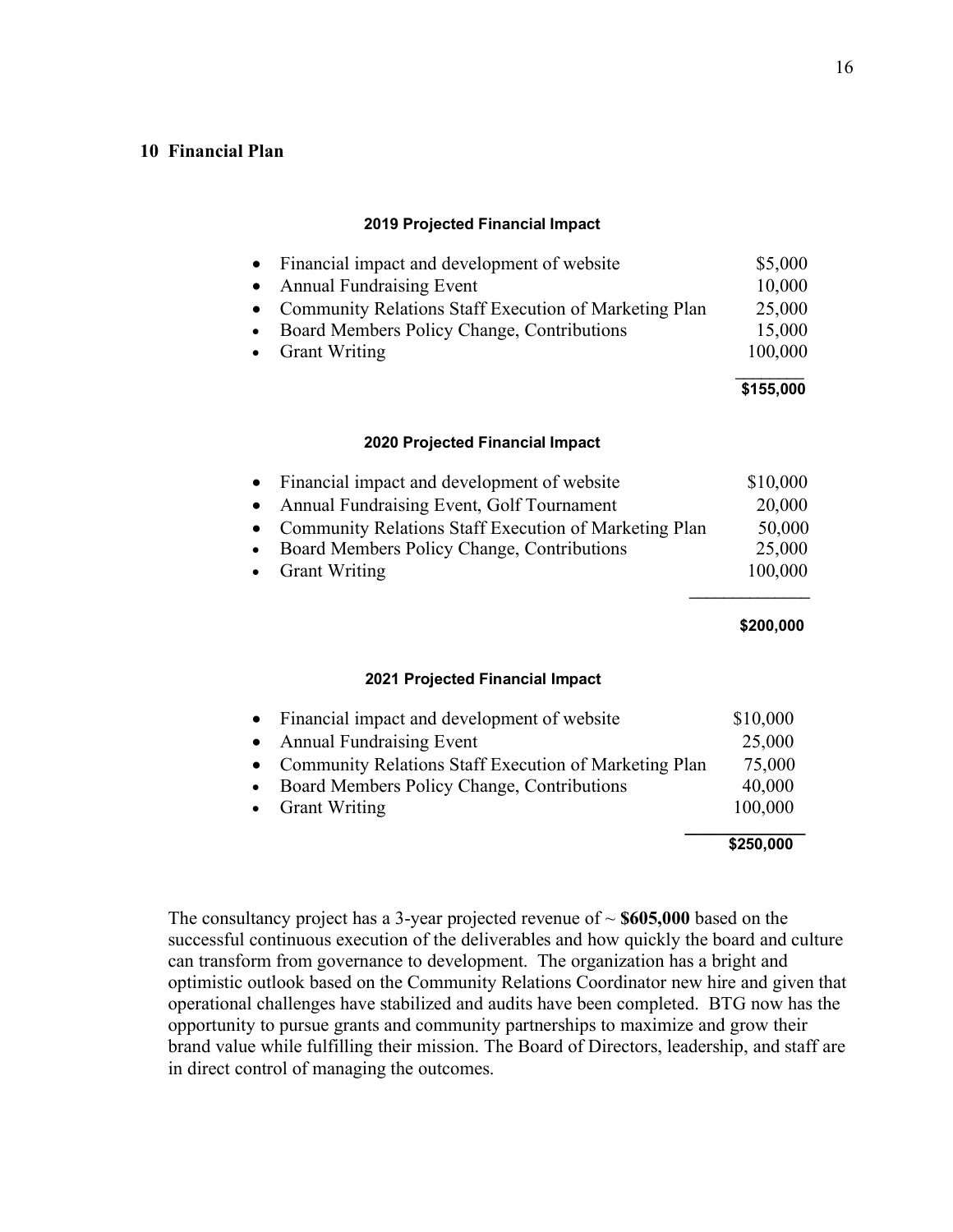#### **11 Quality Assurance Plan**

### **BTG**

The Plan, Do, Check, Act model was selected as a problem-solving model to be utilized in the Quality Assurance Plan. This methodology allows for a continuous improvement process to be implemented to address any new or reoccurring issues in a systematic way.



### **Study/Check:**

- $\triangleright$  BTG was engulfed in a survival and stabilization mode for the last 2 years as a result of mismanagement from previous leadership.
- Ø BTG Board of Directors was primarily a governance board and did very little business development.
- $\triangleright$  Board of Directors and staff have focused primarily on auditing and efficiencies to ensure the organization would remain relevant and continue to operate and fulfill its mission.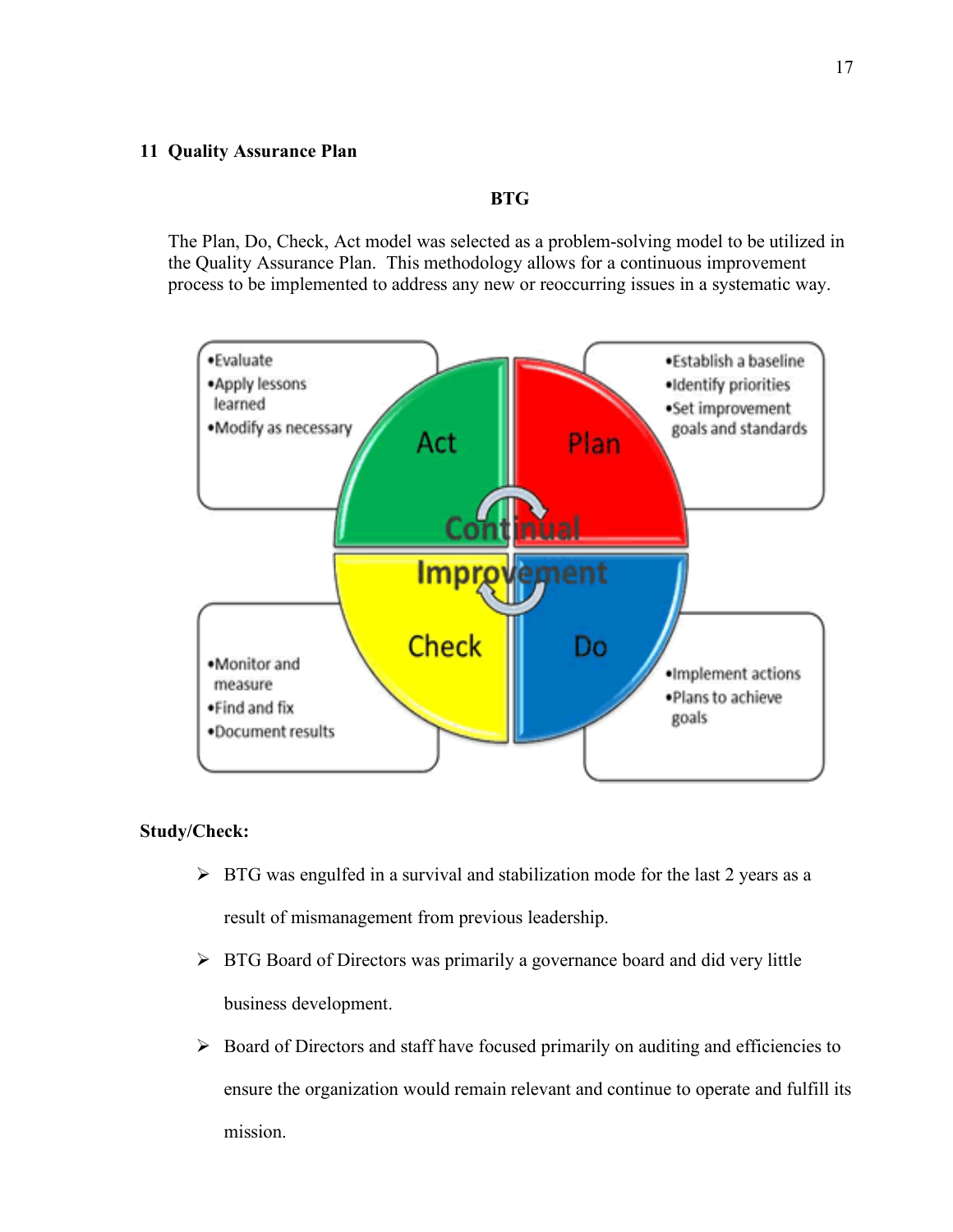- $\triangleright$  Audits are being finalized to allow BTG the ability to begin grant writing.
- $\triangleright$  There were no alternative revenue sources coming from fundraising.
- $\triangleright$  There is no tracking of additional financial resources generated by board and staff.

### **Plan:**

- $\triangleright$  Migrated the board from primarily a governance to development and governance
- $\triangleright$  Developed an annual fundraiser to engage the board and staff to generate revenue
- $\triangleright$  Sourced funds to hire a community resource and marketing staff position
- $\triangleright$  Identified grant writing resources to generate additional funds

### **Do**

- $\triangleright$  Engaged the board in development of new bylaws for board member expectations
- $\triangleright$  Developed a committee structure that engages all board members
- $\triangleright$  Regularly engaged in planning and sourcing development opportunities
- $\triangleright$  Identified potential partnerships for funding sources

### **Act:**

- $\triangleright$  New and existing board members sign board member contracts
- $\triangleright$  Changed bylaws to require meaningful contributions from board members
- $\triangleright$  Monitor and review board member contributions
- $\triangleright$  Launched new website to market and promote BTG
- $\triangleright$  Hold board members accountable for development annually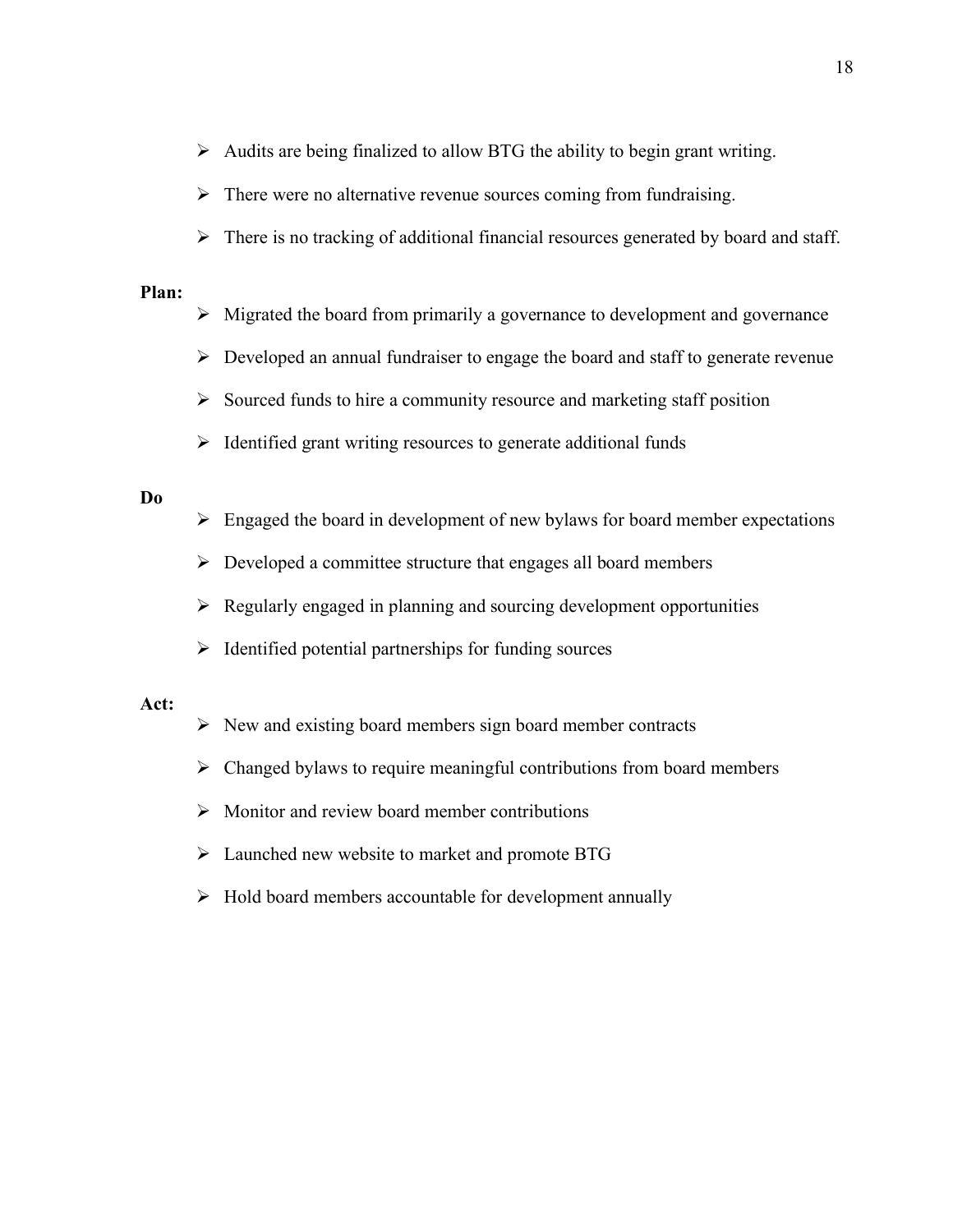# **Appendix**

# **Mission Statement**

Our mission is to provide training and employment opportunities for adults who have barriers to employment. We offer a variety of services to achieve this. In doing so, we've grown to offer assistance to virtually any of a person's individual needs. Examples of some of these other needs that we may address are social, coping skills, and daily living skills. Some of the services we offer are:

•Vocational Evaluation

•Employee Development

•Supported Employment

•Adult Developmental Vocational Programming (ADVP)

•Community Rehabilitation

•Day Supports, Life Skills

# **Strategic Plan**

# **Better than Good, Vocational Industries, Inc.**

| <b>Strategic Planning Goals</b>                                                                                                                                                                                                                                       |                                                                                                                                                                                                                                                                             |                                                                                 |                       |                                                                                                                                                                                                                                      |
|-----------------------------------------------------------------------------------------------------------------------------------------------------------------------------------------------------------------------------------------------------------------------|-----------------------------------------------------------------------------------------------------------------------------------------------------------------------------------------------------------------------------------------------------------------------------|---------------------------------------------------------------------------------|-----------------------|--------------------------------------------------------------------------------------------------------------------------------------------------------------------------------------------------------------------------------------|
| <b>Area: Marketing</b><br>and Public Relations                                                                                                                                                                                                                        | <b>ACTION</b>                                                                                                                                                                                                                                                               | <b>KPI</b> or<br><b>EVIDENCES</b>                                               | PERSON(S)             | <b>TIMELINE</b>                                                                                                                                                                                                                      |
| <b>GOAL</b>                                                                                                                                                                                                                                                           |                                                                                                                                                                                                                                                                             |                                                                                 |                       |                                                                                                                                                                                                                                      |
| 1. BTG, a nonprofit<br>agency, will be<br>viewed by its<br>stakeholders (clients,<br>customers,<br>employees, and<br>community) as a<br>model agency in<br>providing<br>employment and<br>training opportunities<br>for adults who have<br>barriers to<br>employment. | Develop<br>marketing/communica<br>tions programs<br>promoting the value<br>proposition of BTG.<br>Assess effectiveness<br>of programs/practices/<br>media.<br>Identify gaps/areas for<br>improvement.<br>Develop a cost/benefit<br>analysis on proposed<br>new initiatives. | Surveys, list of gaps,<br>Results, Cost/benefit,<br>and Qualitative<br>analyses | Marketing<br>Class at | October $2016 -$<br>Spring 2017<br>Met with and class<br>will present initial<br>ideas 12/7/16<br>*Recv'd<br>presentation,<br>reviewed with board<br>January 2019<br>*Updated – added<br>funds to 2018-19<br>budget for<br>Marketing |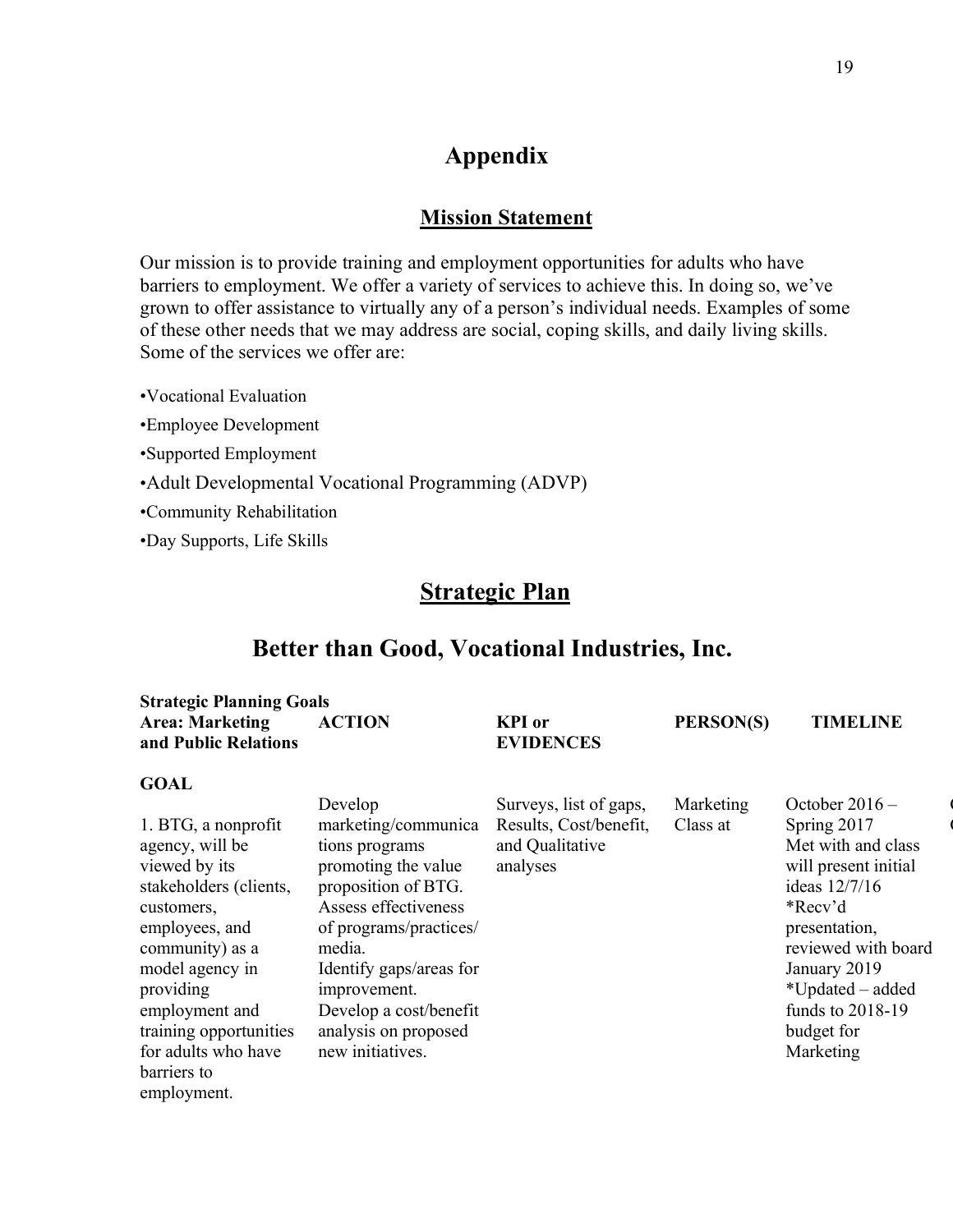| 2.BTG will ensure<br>that all its facilities<br>(inside and outside)<br>reflect the attractive.<br>well-maintained, and<br>high-quality image<br>consistent with its.<br>vision and mission. | Walk thru facilities<br>(inside and outside)<br>and assess its<br>appearance and<br>working order.<br>Perform a cost/benefit<br>analysis. | Results or "wish list"<br>Results of cost/<br>benefit analysis     | <b>BTG</b> Leadership<br>Exec. Director | October 2016<br>*Completed<br>October 2016<br>*Completed |
|----------------------------------------------------------------------------------------------------------------------------------------------------------------------------------------------|-------------------------------------------------------------------------------------------------------------------------------------------|--------------------------------------------------------------------|-----------------------------------------|----------------------------------------------------------|
| 3. BTG will<br>recognize and<br>promote outstanding<br>performance by its<br>stakeholders focused<br>of specific programs<br>and significant<br>$contribution(s)$ .                          | Evaluate potential<br>recognition programs<br>(monetary and non-<br>monetary)                                                             | Retention metrics<br>Employee assessment<br>results (if conducted) | <b>Human Resources</b>                  | Summer 2020                                              |
|                                                                                                                                                                                              | *Update – audit mostly finalized. Engaged new audit firm for current and future audits                                                    |                                                                    |                                         |                                                          |

| 2. Provide facilities     | Walk thru facilities   | Results or "wish list, | <b>BTG</b> | <b>BTG 2016</b>         |
|---------------------------|------------------------|------------------------|------------|-------------------------|
| that are safe, efficient, | (inside and outside)   | surveys, results of    | Leadership | <i>*</i> Completed      |
| and inviting that meet    | Review site access     | inspections, checklist | and        | Nov 2016                |
| the needs of the          | systems                | completions            | Maintenanc | <i>*</i> Completed      |
| clients.                  | Review preventative    |                        | e          | November 2016           |
|                           | maintenance systems    |                        | Exec       | <i>*</i> Completed      |
|                           | for building and       |                        | Director   | November 2016           |
|                           | equipment              |                        | Human      | <i>*</i> Completed      |
|                           | Perform a cost/benefit |                        | Resources  | June 2017               |
|                           | analysis.              |                        | Maintenanc | June 2017               |
|                           | Develop safety         |                        | e          | Annually                |
|                           | manual checklists and  |                        | Human      | <b>July 2018</b>        |
|                           | compliance calendar    |                        | Resources  | $*$ Updated –           |
|                           | Develop safety         |                        | Exec       | Restablished Qtrly      |
|                           | program calendar       |                        | Director   | <b>Safety Committee</b> |
|                           |                        |                        | Safety/Hum |                         |
|                           |                        |                        | an         |                         |
|                           |                        |                        | Resources  |                         |
|                           |                        |                        |            |                         |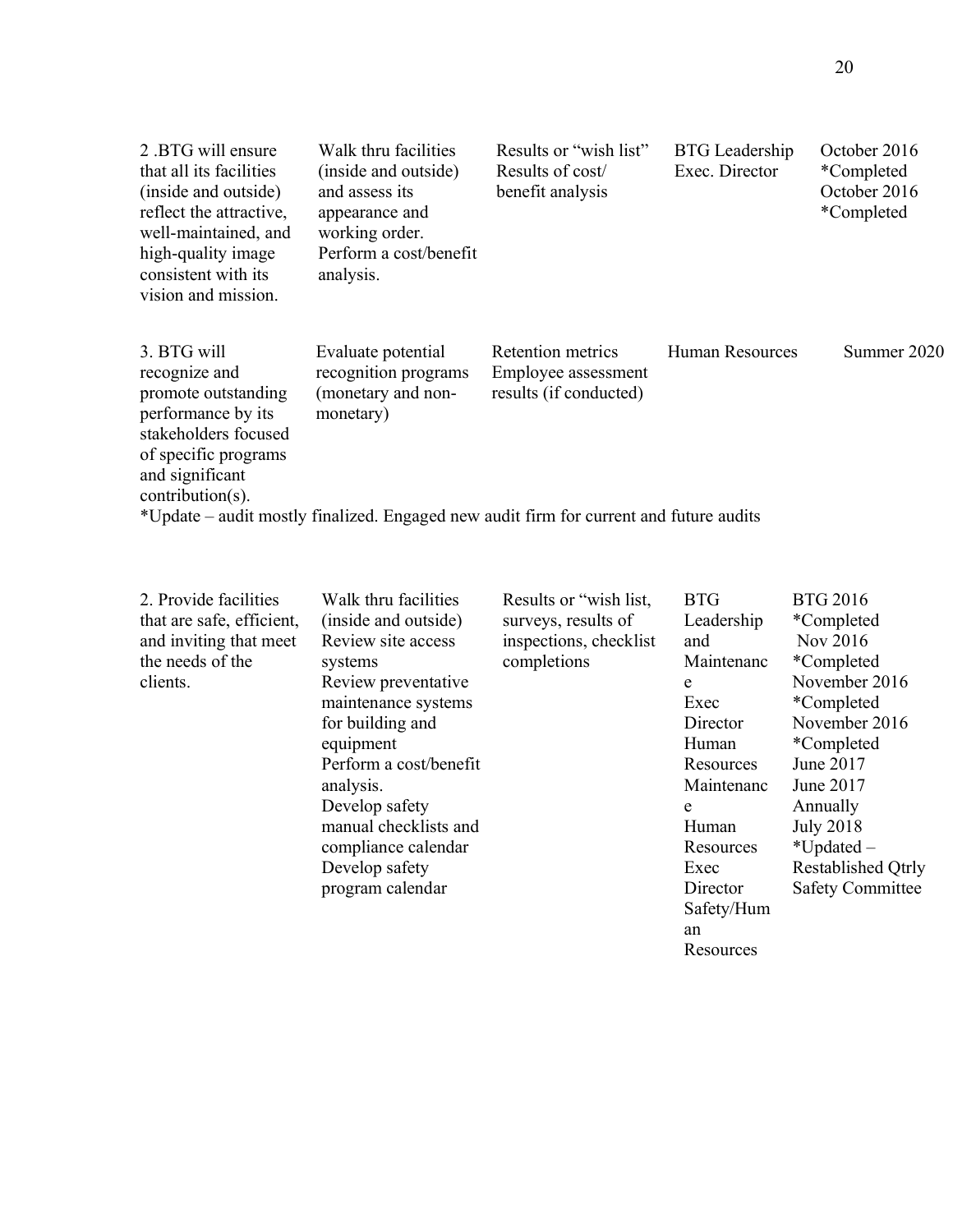| 3. Define and<br>implement a human<br>resources program that<br>provides quality<br>staffing and training<br>for personnel.                          | Candidate pool,<br>research/study results,<br>training materials and<br>attendance tracking<br>Completed training<br>matrices                                                                                                                                                                                                                                                                               | Program Coord<br><b>Human Resources</b><br><b>Human Resources</b><br>Program Coord<br>HR/Supervisors<br>Program<br>Coordinator/Human<br>Resources | September<br>2016<br>*Completed 1st<br>class in Jan<br>2017<br>Summer 2017<br>June 2017<br>June 2017<br>January 2019<br>*Updated-<br>will work with<br>EAP to<br>develop<br>program and<br>budget | External vendors<br>Finance<br>Internal staff |
|------------------------------------------------------------------------------------------------------------------------------------------------------|-------------------------------------------------------------------------------------------------------------------------------------------------------------------------------------------------------------------------------------------------------------------------------------------------------------------------------------------------------------------------------------------------------------|---------------------------------------------------------------------------------------------------------------------------------------------------|---------------------------------------------------------------------------------------------------------------------------------------------------------------------------------------------------|-----------------------------------------------|
| 4. Provide<br>transportation services<br>that are safe, efficient,<br>and meet the                                                                   | Complete an analysis<br>of the current cost of<br>transportation<br>services.                                                                                                                                                                                                                                                                                                                               | Results of analysis                                                                                                                               | <b>July 2019</b><br><b>Exec Director</b><br>Transportation<br>Coord                                                                                                                               | *Completed                                    |
| needs of the clients.                                                                                                                                | Develop preventative<br>maintenance database<br>for vehicles                                                                                                                                                                                                                                                                                                                                                | Managed by same<br>building/equipment<br>PM software                                                                                              | Transport/Mai<br>nt<br>Human                                                                                                                                                                      | November 2016<br>*Completed                   |
| 5. Maintain a<br>working, effective<br><b>Board of Directors</b><br>that is aware of its<br>responsibilities and is<br>fully engaged in its<br>role. | Review board<br>member handbook<br>and orientation<br>process. Present to the<br>board<br>Review board<br>policies, bylaws and<br>present<br>recommendation to<br>board.<br>Review current<br>procedure for BTG<br>requests to the board.<br>Present any<br>recommendations to<br>the board.<br>Review semi-annually<br>the need for additional<br>board members,<br>committee feasibility,<br>board member | Hardcopy of manual,<br>training documents,<br>documented reviews<br>in meeting minutes,                                                           | Resources<br><b>Exec Director</b><br>Human<br>Resources<br><b>Exec Director</b><br><b>Board Members</b>                                                                                           | December 2016<br>*Completed<br>Semi-Annual    |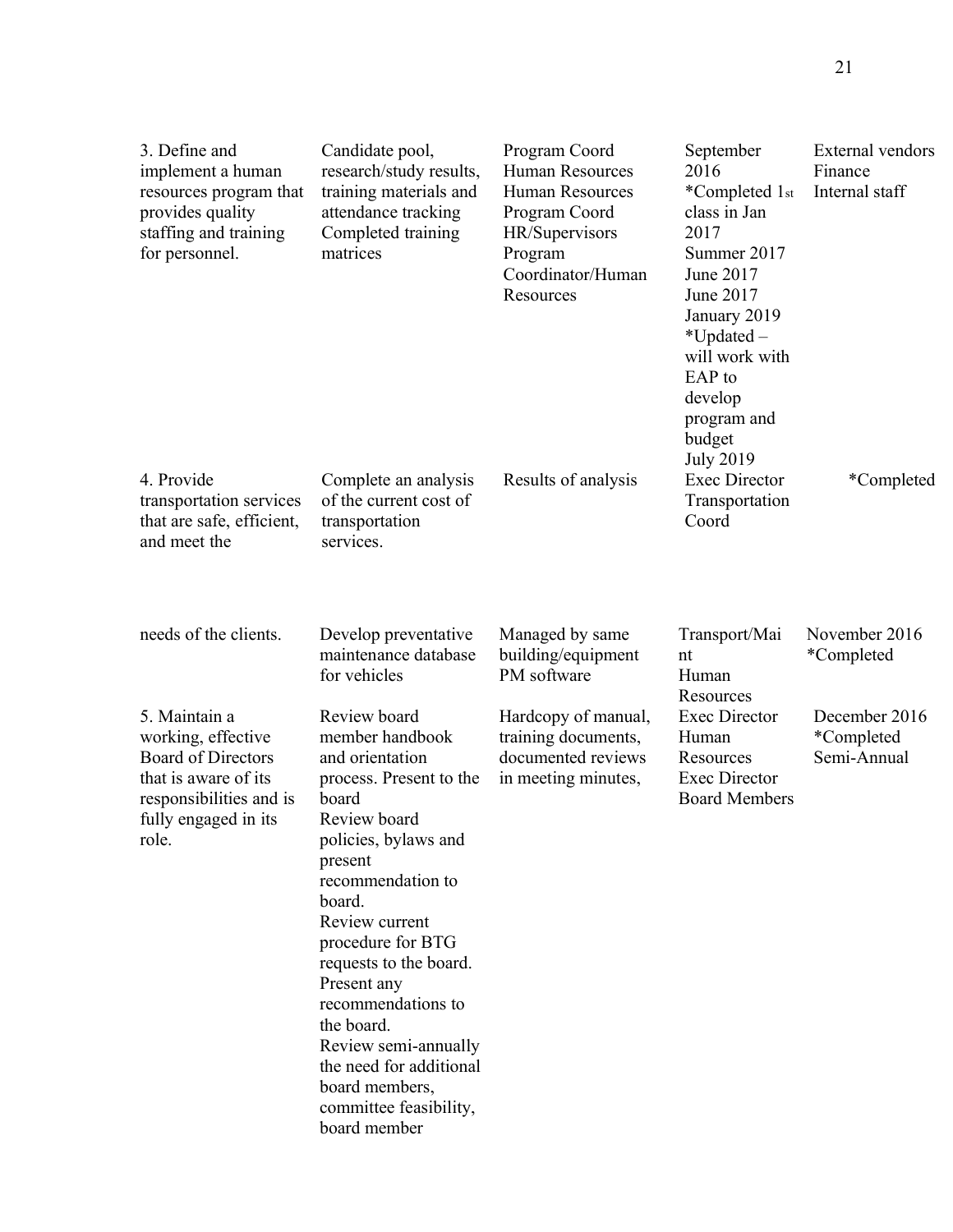opportunities/participa tion in BTG events.

| <b>GOAL</b><br>1. BTG will identify<br>specific, measurable<br>key performance<br>indicators throughout<br>the organization.                | <b>ACTION</b><br>Determine key<br>performance<br>indicators and present<br>to board for approval                                          | <b>KPI or EVIDENCES</b><br>Performance metric<br>results<br>Implementation | PERSON(S)<br>Exec<br>Director<br>Human<br>Resources<br>Program | <b>TIMELINE</b><br>October 2016<br><i>*</i> Completed<br>August<br>2017<br>January 2019                   |
|---------------------------------------------------------------------------------------------------------------------------------------------|-------------------------------------------------------------------------------------------------------------------------------------------|----------------------------------------------------------------------------|----------------------------------------------------------------|-----------------------------------------------------------------------------------------------------------|
|                                                                                                                                             |                                                                                                                                           |                                                                            | Coord<br>Production                                            | *Updated – utilize<br>Therap reporting for<br>utilization                                                 |
| 2. BTG will ensure<br>that a positive and<br>collaborative culture<br>will be maintained<br>that demonstrates<br>continuous<br>improvement. | Research and present<br>to the training options<br>for team building,<br>conflict resolution,<br>diversity, and/or<br>disability training | Training materials.                                                        | Human<br>Resources                                             | December 2017<br>January $2019 -$<br>*Updated- will include<br>in program design<br>EAP and for July 2019 |
| 3.BTG will ensure that<br>morale and climate<br>positively contribute<br>to a collaborative<br>culture.                                     | Research and present<br>to the board options<br>for employee<br>assessment/surveys                                                        | Survey results and<br>action plans                                         | Human<br>Resources<br>External<br>Vendor                       | December 2017<br>Spring/Summer 2020                                                                       |

# **Draft**

# **Board Member Contract**

I, \_\_\_\_\_\_\_\_\_\_\_\_\_\_\_\_\_\_\_\_\_\_, understand that as a member of the Board of Directors of the Better Than Good, Vocational Industries, Inc. (BTG), I have a legal and ethical responsibility to ensure that the organization does the best work possible in pursuit of its goals. I believe in the mission of the organization, to provide training and employment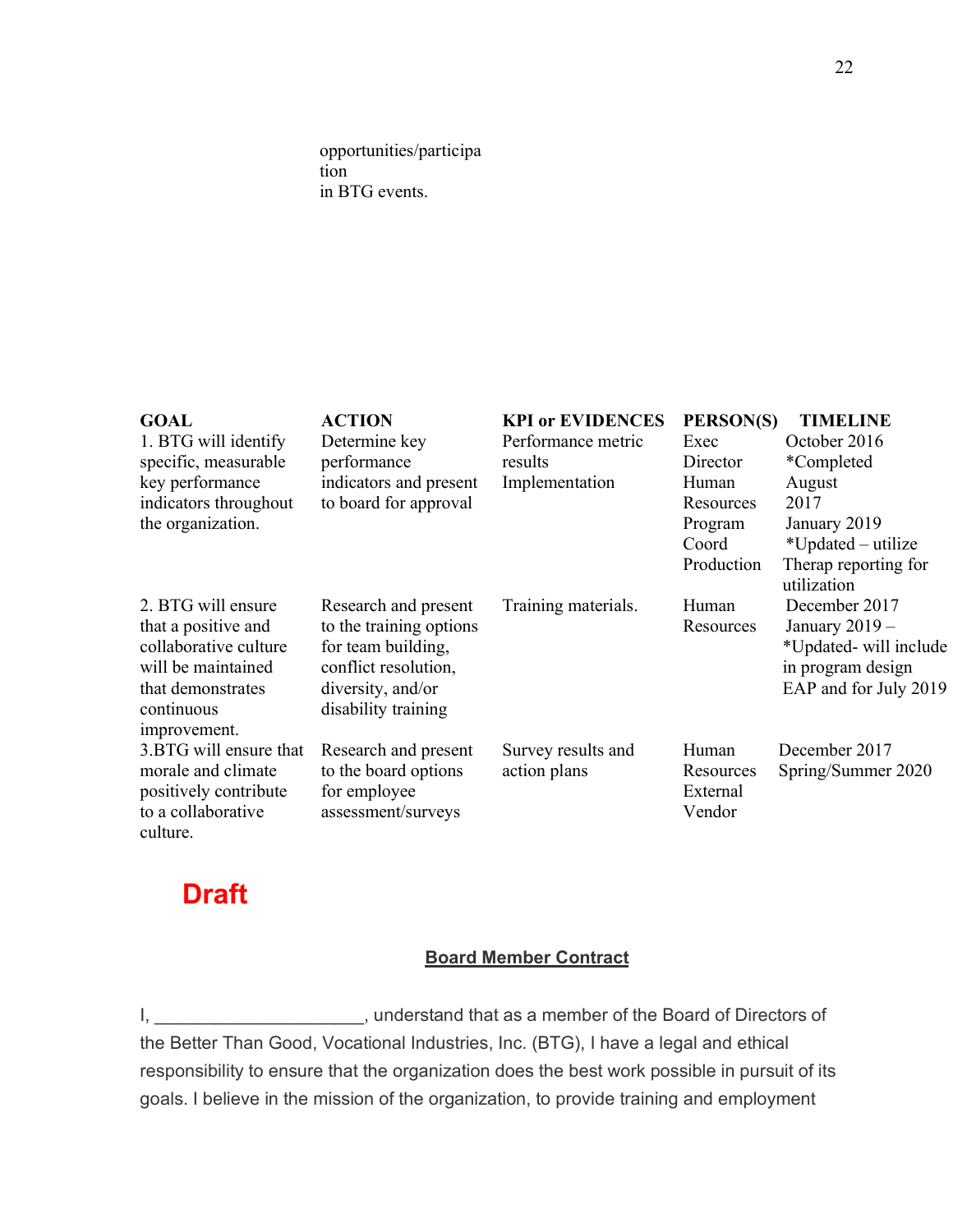opportunities for adults who have barriers to employment. I will act responsibly and prudently as its steward. As part of my responsibilities as a board member:

1. I will interpret the organization's work to operate for the purposes of evaluating and training handicap persons and providing each person with an opportunity to develop his/her optimal level of independence in as normalized environment for all persons without regard to race, ethnicity, gender expression, sexual orientation, socio-economic background, immigration status, age, religion, body shape, size, ability, or political affiliation and values to the community, represent the organization, and act as a spokesperson.

2. In turn, I will educate myself on the needs of BTG and to the organization from an empowerment perspective, speak out for their interests, and, on their behalf, hold the organization accountable.

3. I will attend at least 75 percent of board meetings, committee meetings, and special events.

4. Each year, but no later than Thanksgiving of each year and without having to be asked, I will make a personal financial contribution at a level that is meaningful to me.

5. I will actively participate in one or committees and resource development activities.

6. I will excuse myself from discussions and votes where I have a conflict of interest.

7. I will stay informed about what's going on in the organization. I will ask questions and request information. I will participate in and take responsibility for making decisions on issues, policies, and other matters. I will not stay silent if I have questions or concerns.

8. While I am a member of this board, I will make every effort to vote in every action that comes before the board.

9. I will work in good faith with staff and other board members as partners toward achievement of our goals.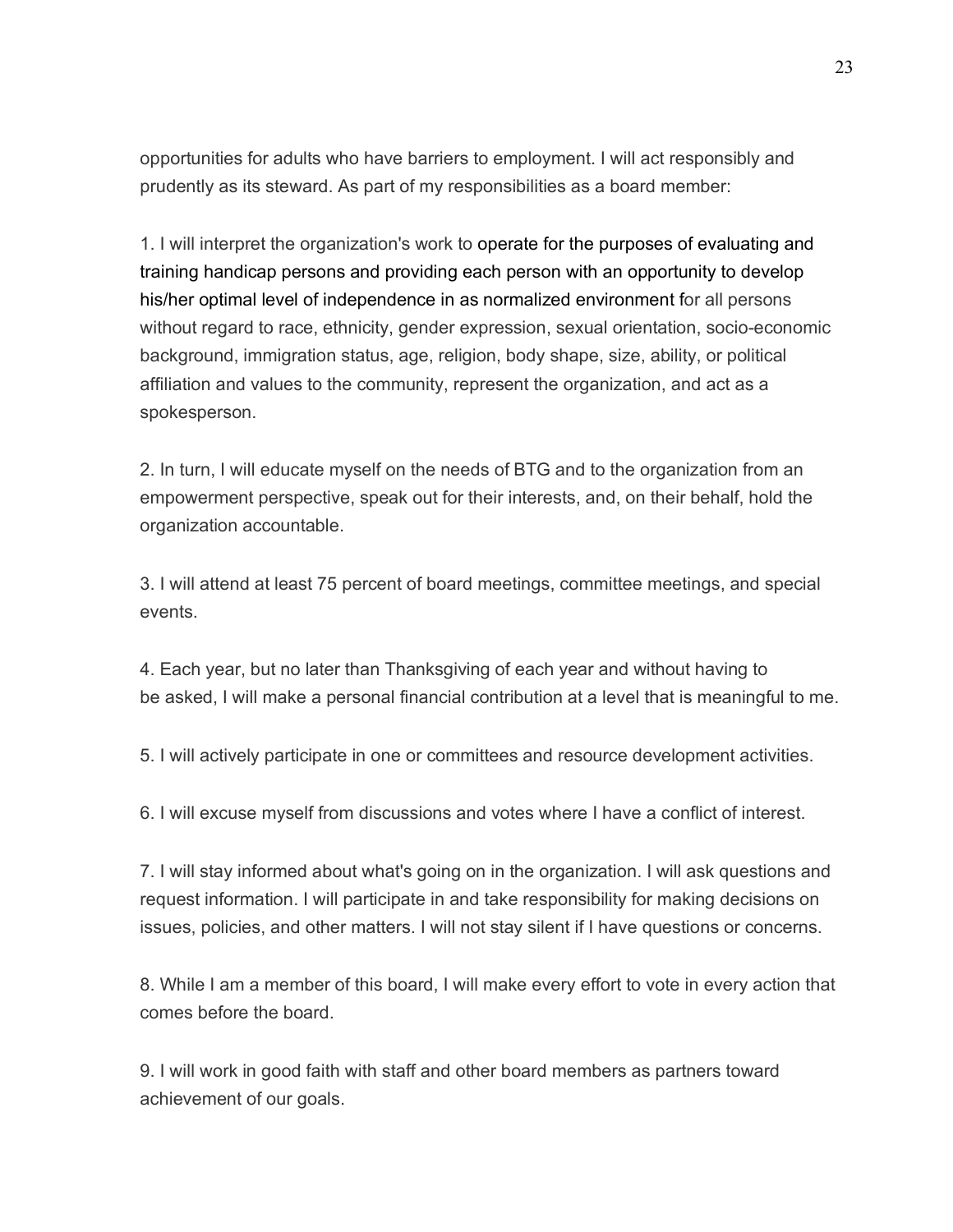10. If I don't fulfill these commitments to the organization, I will expect the board chair to call me and discuss my responsibilities with me.

# *In turn, BTG board of directors and organization will be responsible to me in the following ways:*

1. I will receive monthly financial statements and an update of organizational activities at the regularly scheduled board meeting. If I am not able to attend the board meeting, I will notify the Board Chair or Executive Director before the meeting so that financial and agency reports can be sent to me by email.

2. Opportunities will be offered to me to discuss with the executive director and the board chair the organization's programs, goals, activities, and status; additionally, I can request such opportunities.

3. The organization will help me perform my duties by keeping me informed about issues in the industry and field in which we are working and by offering me opportunities for professional development as a board member.

4. Board members and staff will respond in a straightforward fashion to questions that I feel are necessary to carry out my fiscal, legal, and moral responsibilities to this organization. Board members and staff will work in good faith with me toward achievement of our goals.

5. If the organization does not fulfill its commitments to me, I can call on the board president and executive director to discuss the organization's responsibilities to me.

Board Member **Date**  $\frac{1}{2}$ \_\_\_\_\_\_\_\_\_\_\_\_\_\_\_\_\_\_\_\_\_\_\_\_\_\_ Chair of the Board of Directors Date  $\frac{1}{2}$